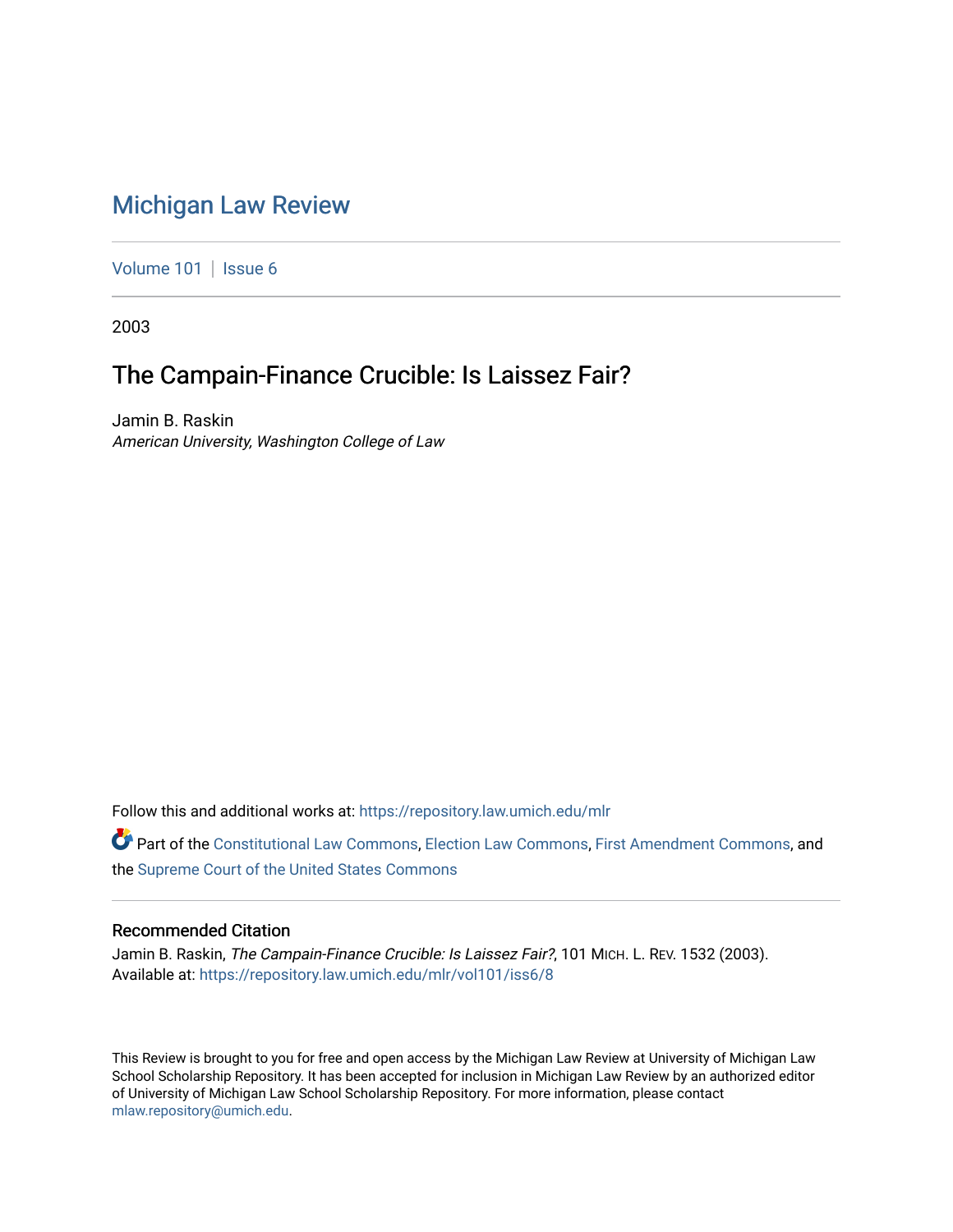## THE CAMPAIGN-FINANCE CRUCIBLE: IS LAISSEZ FAIR?

### Jamin B. Raskin\*

UNFREE SPEECH: THE FOLLY OF CAMPAIGN FINANCE REFORM. By Bradley A. Smith. Princeton: Princeton University Press. 2001. Pp. xiv, 286. Cloth, \$26.95; paper, \$17.95.

VOTING WITH DOLLARS: A NEW PARADIGM FOR CAMPAIGN FINANCE. By Bruce Ackerman and Ian Ayres. New Haven: Yale University Press. 2002. Pp. x, 303. \$29.95.

The 2001 passage of the Bipartisan Campaign Reform Act ("BCRA"), popularly known as "McCain-Feingold," set the stage for a momentous constitutional conflict in the United States Supreme Court in the 2003-04 Term. Among other things, the new legislation bans "soft money" contributions to the national political parties by corporations, labor unions, and individuals; prohibits state parties that are authorized to a�cept such contributions to spend the proceeds on activities related to federal elections; forbids federal candidates to participate in raising soft money; doubles the amount of "hard money" an individual can contribute in a federal election from \$1 ,000 to \$2,000 and increases the amount an individual can give in aggregate to all federal candidates, parties, and political action committees ("PACs") in a year from \$25,000 to \$30,000; bans all federal contributions by minors; and prohibits the expenditure of corporation and union treasury funds on "electioneering communications," defined as televisionor radio-broadcast advertisements that refer to a federal candidate (or candidates) and appear within thirty days of a primary election or sixty days of a general election.<sup>1</sup>

The new law opens a pandora's box of constitutional brain teasers that the Court will have to solve. But it takes our polity further down a certain road. This is the road of compromise regulation of our multibillion-dollar campaign-finance regime. On this middling path, we accept the fundamental and intractable role of private money in public elections, but we do our best to regulate both its attendant "corruption," defined narrowly as the trading of campaign contribu-

<sup>\*</sup> Professor of Law, American University, Washington College of Law. A.B. 1983, J.D. 1987, Harvard. - Ed.

<sup>1.</sup> See generally Bipartisan Campaign Reform Act of 2002, 2 U.S.C. §§ 431-56 (2003).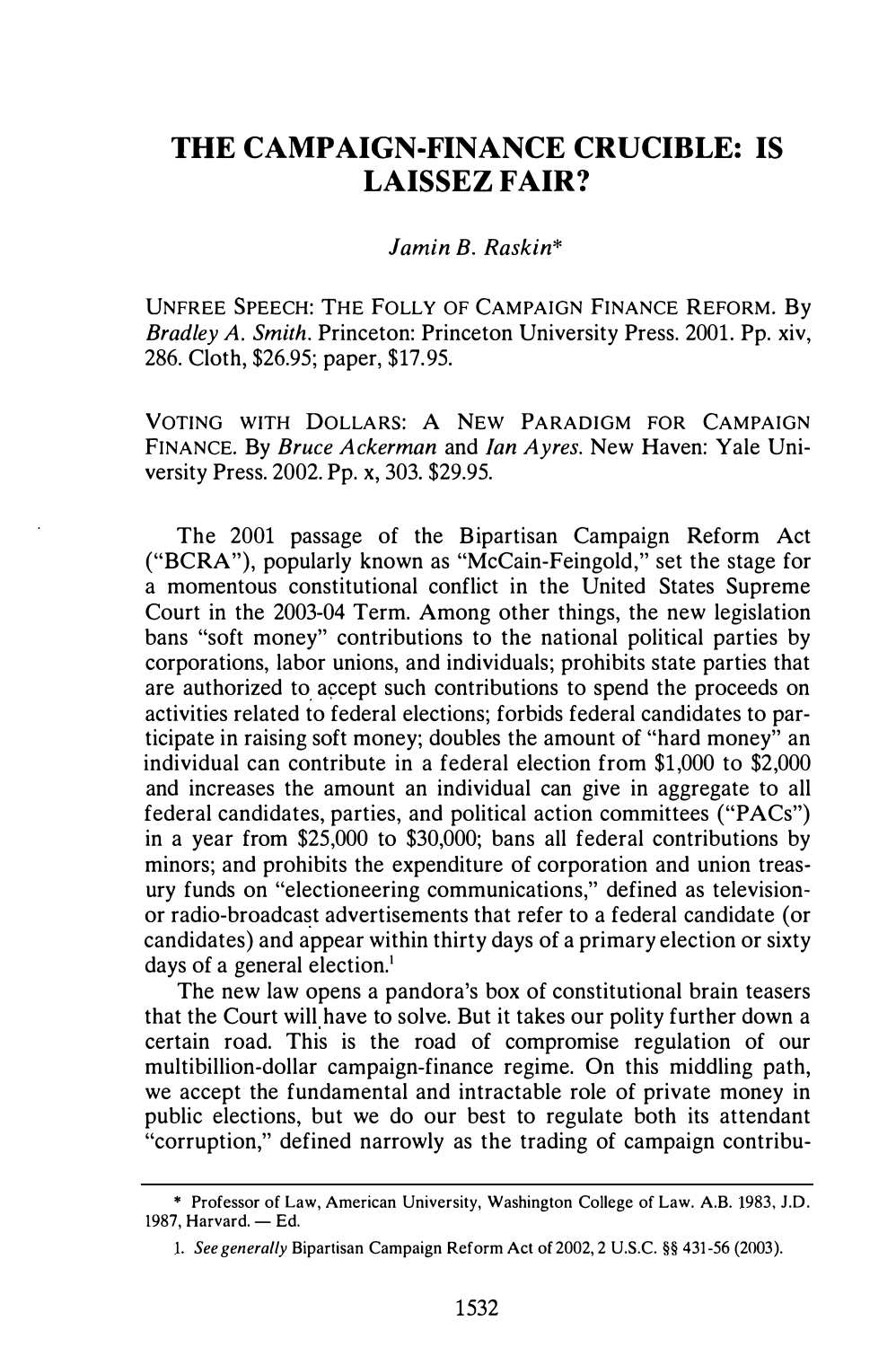tions for political influence and favor, and also its attendant "appearance of corruption."2 This latter concept is odd since we do not usually conclude that the appearance of a problem creates a sufficiently compelling interest to override freedom of speech. For example, while we can certainly legislate within the bounds of the First Amendment to criminalize obscenity<sup>3</sup> or incitement to imminent lawless action,<sup>4</sup> we cannot constitutionally criminalize the appearance of obscenity or the appearance of incitement to imminent lawless action. How can preventing the appearance of corruption constitute an interest sufficiently compelling to justify burdens on speech?

In any event, we have chosen the middle path of modest regulation against two alternative paths that lead in opposite directions: a totally deregulated free market in campaign contributions and expenditures in which political money is treated as simply a proxy and vehicle for speech; and a public-finance regime in which we do our best to abolish the power of private money and treat campaigns as a public process like the election itself.

If the Supreme Court upholds the BCRA, we will likely continue on this middle road. Individual private-campaign contributions will grow rapidly, perhaps even doubling in the 2004 elections given the increased giving limits. Corporations and unions, perhaps now forbidden to contribute soft money and produce "electioneering" ads, will have a diminished role for a while but will soon enough find other ways to make their influence felt. We will see no sharp policy departures that either deregulate or substitute for the present market in campaign-finance capital.

Yet, if the Court invalidates large chunks of the BCRA, as it is likely to do, the forces of reform will have to conclude that the century-long effort to contain and channel private money has reached a dead end. The only viable progressive alternative to the status quo will be some kind of national public-financing regime written in such a way as to permit candidates to opt out and go private if they like, as is required by the Court's decision in Buckley v. Valeo,<sup>5</sup> but otherwise gives candidates the public means to run a serious campaign in return for forswearing private contributions. In the meantime, the ambiguities, contradictions, and gaps in the current compromise regime will give greater political impetus to Senator Mitch McConnell (R-Ky.) and other conservatives who think that political money, regardless of its source or its destination, should run free like a river. After the invalidation of the BCRA, reform will focus on creating a parallel

<sup>2.</sup> Buckley v. Valeo, 424 U.S. 1, 25-26 (1976) (per curiam).

<sup>3.</sup> Miller v. California, 413 U.S. 15 (1973).

<sup>4.</sup> Brandenburg v. Ohio, 395 U.S. 444 (1969).

<sup>5. 424</sup> U.S. 1 (1976) (per curiam).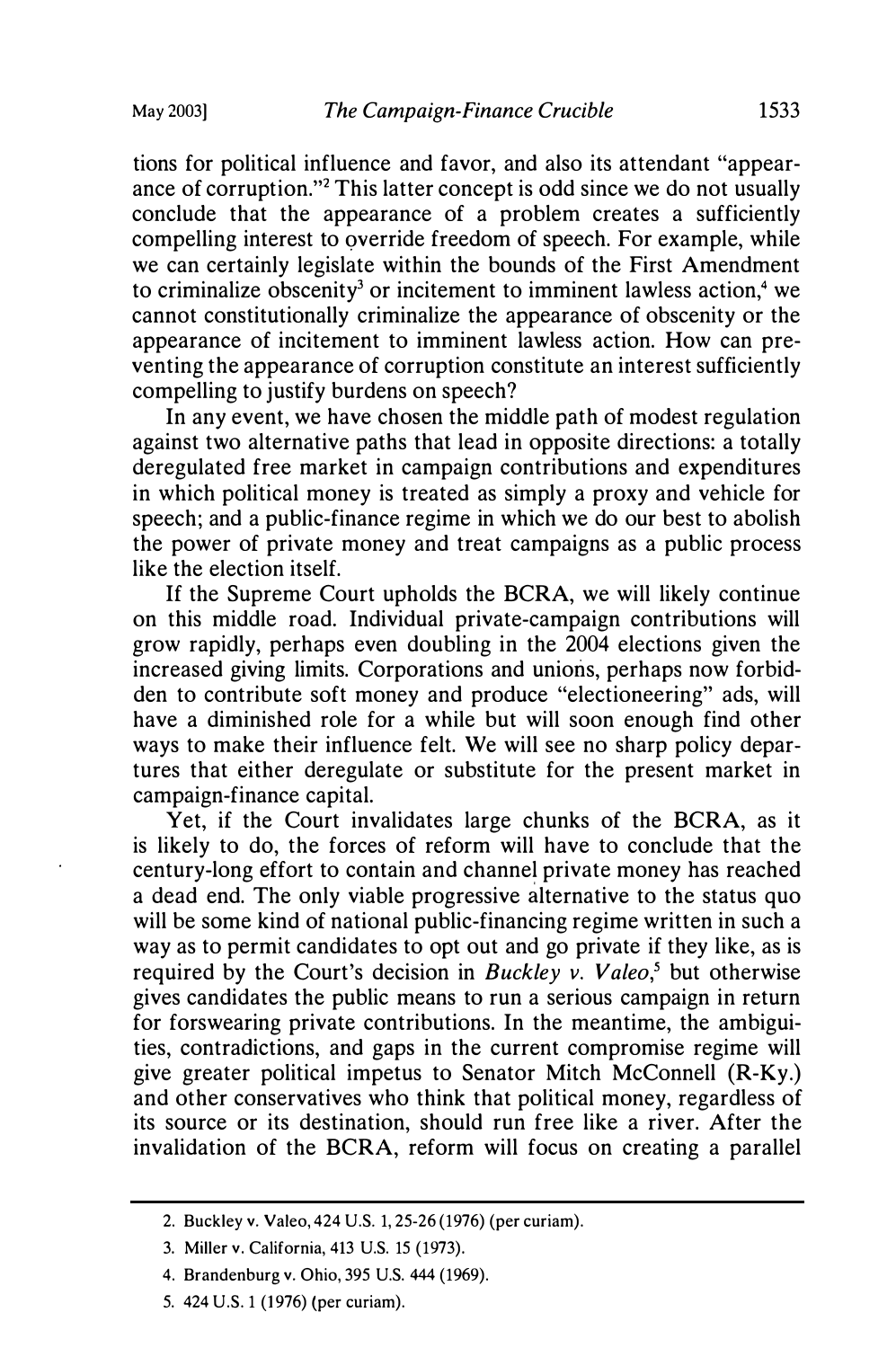public regime and conservative resistance will focus on throwing away even the skeletal regulations we have.

Thus, it is a fine time to examine two books — Bradley Smith's Unfree Speech: The Folly of Campaign Finance Reform,<sup>6</sup> which will appeal to conservatives, and Bruce Ackerman and Ian Ayres's Voting with Dollars: A New Paradigm for Campaign Finance,<sup> $\frac{1}{2}$ </sup> which may  $intrique$  liberals  $-$  that imagine sweeping changes to our campaignfinance regime.

I.

In Unfree Speech: The Folly of Campaign Finance Reform, Bradley Smith has written an impassioned and eloquent defense of a free market in the financing of America's political campaigns. One is tempted to call Professor Smith's work the definitive libertarian statement about campaign finance: indeed, the Cato Institute and other selfdescribed libertarian groups fighting campaign-finance reform have ardently promoted his ideas.<sup>8</sup> But there are revealing evasions in his  $a$ rgument  $-$  specifically about the role of private corporations, the public self-subsidies engineered by incumbents, and the acceptability of compulsory-disclosure rules  $-$  that complicate and cast doubt on his libertarianism. These equivocations make him, in the final analysis, more the conservative champion of the status quo than the visionary of a systematically deregulated libertarian regime of money in politics or the apostle of law-and-economics seeking to abolish rent-seeking behavior. While he succeeds in exposing the illiberal "folly" of much conventional reform, he ultimately fails to show how we might redesign public institutions to open up our politics to new voices, new choices, greater participation, and more political freedom.

Professor Smith has served since May of 2000 as a Republicandesignated member on the Federal Election Commission, a position he secured over the protests of the Brennan Center for Justice, Vice President Al Gore, and other advocates of reform. From this perch, Commissioner Smith battles greater campaign regulation. Yet one hopes that his short-term regulatory agenda does not keep him from

<sup>6.</sup> Professor of Law, Capital University Law School.

<sup>7.</sup> Both are professors at Yale Law School.

<sup>8.</sup> See, e.g., BRADLEY A. SMITH, CAMPAIGN FINANCE REGULATION: FAULTY ASSUMPTIONS AND DEMOCRATIC CONSEQUENCES (Cato Inst. Policy Analysis Paper No. 238, 1995), available at http://www.cato.org/pubs/pas/pa238.html (last visited May 30, 2003). The Cato Institute has featured Smith on numerous occasions, including upon publication of Unfree Speech at an author's forum on March 21, 2001, where I acted as respondent. See also Bradley A. Smith, Should "Committing Politics" Be a Crime? The Cases for Deregulating Campaign Finance, FREE SPEECH & ELECTION L. PRAC. GROUP NEWS (Federalist Society, Wash., D.C.), Feb. 27, 1997, *available at http://www.fed-soc.org/Publications/* practicegroupnewsletters/freespeech&electionlaw/fs010202.htm (last visited May 30, 2003).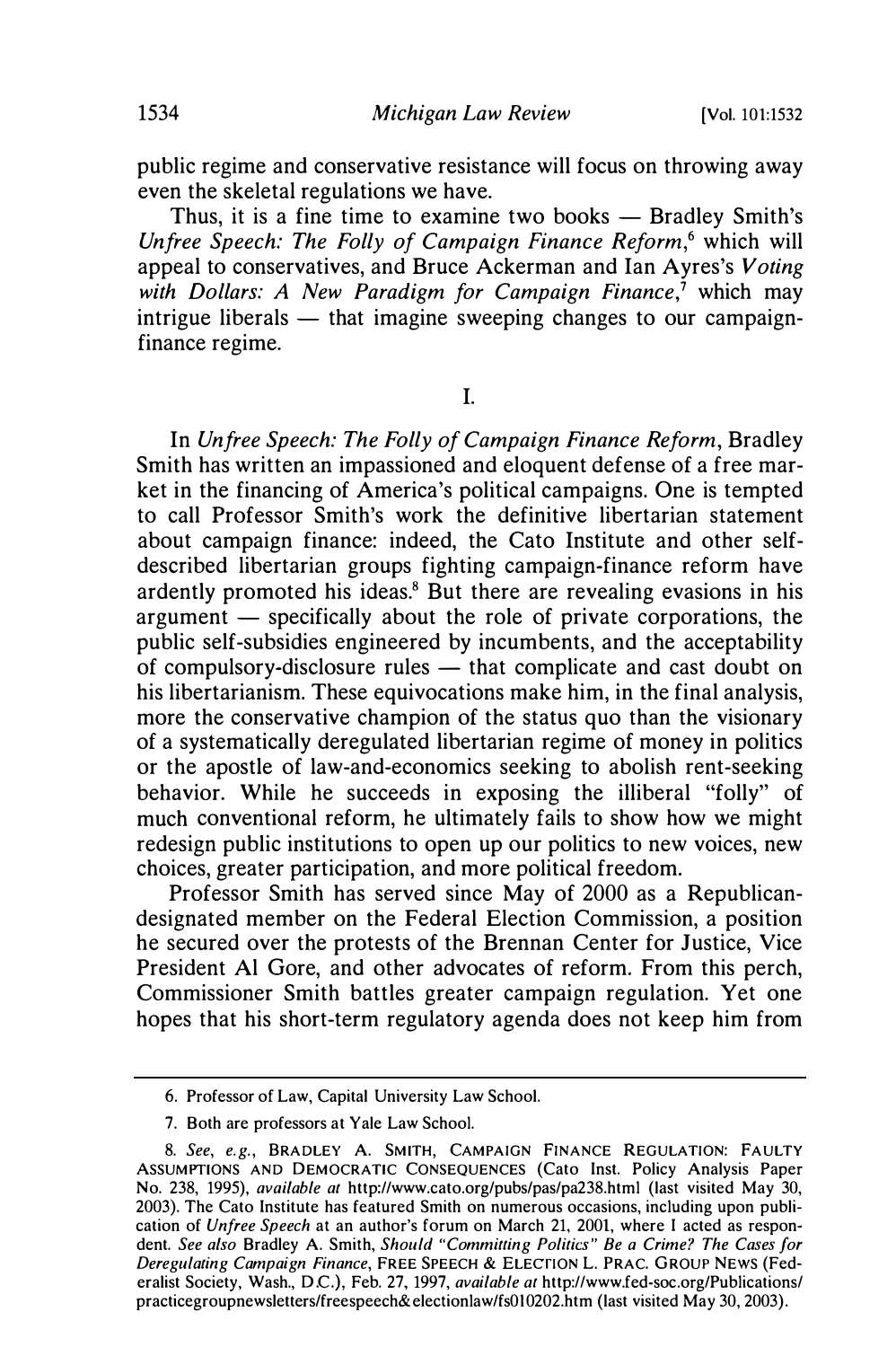spelling out a more robust and systematic political libertarianism that could be a meaningful contribution to public discourse.

Smith's greatest offering in this book lies in his polemical demolition of the standard rhetoric of campaign-finance reform. He makes mincemeat of the foggy complaint that "campaign spending is too high" (p. 41), showing that Americans spend "two to three times as much money each year on the purchase of potato chips," and that Philip Morris and Procter & Gamble "spend roughly the same amount on advertising as is spent by all political parties and candidates" (p. 42). He makes a good case that as a society, we spend too *little* money on political communication and campaigning, a point we must keep in mind (p. 45).

Smith also debunks the claim that "money buys elections," pointing to dozens of congressional campaigns where the lesser-financed candidate won, and arguing that the normally high correlation between campaign spending and victory is more likely to reflect the popularity of the winning candidate than to create it (pp. 48-51). Although Smith does not mention it, Rob Richie and the Center for Voting and Democracy have forcefully documented that campaign funding is a substantially less-important factor in general election victory in congressional races than the engineered partisan and demographic makeup of legislative districts.<sup>9</sup> If you give major-party congressional nominees the choice between having a favorably gerrymandered district and a fundraising disadvantage, or an unfavorably gerrymandered district and a fundraising advantage, all the smart ones will choose the former. (Of course, most incumbents are able to get both.)

Grabbing the bull by the horns, Smith attacks the assumption that "[m]oney is a corrupting influence on the legislature" (p. 51). Here, corruption cannot mean the "personal enrichment of a legislator in exchange for a vote" (p. 52), since that kind of dirty dealing is already proscribed by laws against bribery. Smith asserts "[w]hat reformers mean by 'corruption' is that legislators react to the wishes of constituents; or what, in other circumstances, might be called 'responsiveness.' What makes this particular incidence of responsiveness 'corrupt' is that the constituents involved have taken an active role in supporting the candidate's campaign for election" with money contributions (p. 52). Smith illustrates what he sees as the reformers' fallacy by citing a Common Cause bulletin reporting \$14.2 million in campaign contribu-

<sup>9.</sup> See Rob Richie, Money Doesn't Buy Love - Nor Most Elections, ROLL CALL (D.C.), July 21, 1997 (concluding that partisan politics ultimately proves more decisive in winning votes than the size of campaign expenditures), available at http://www.fairvote.org/reports/ monopoly/richie2.html (last visited May 30, 2003).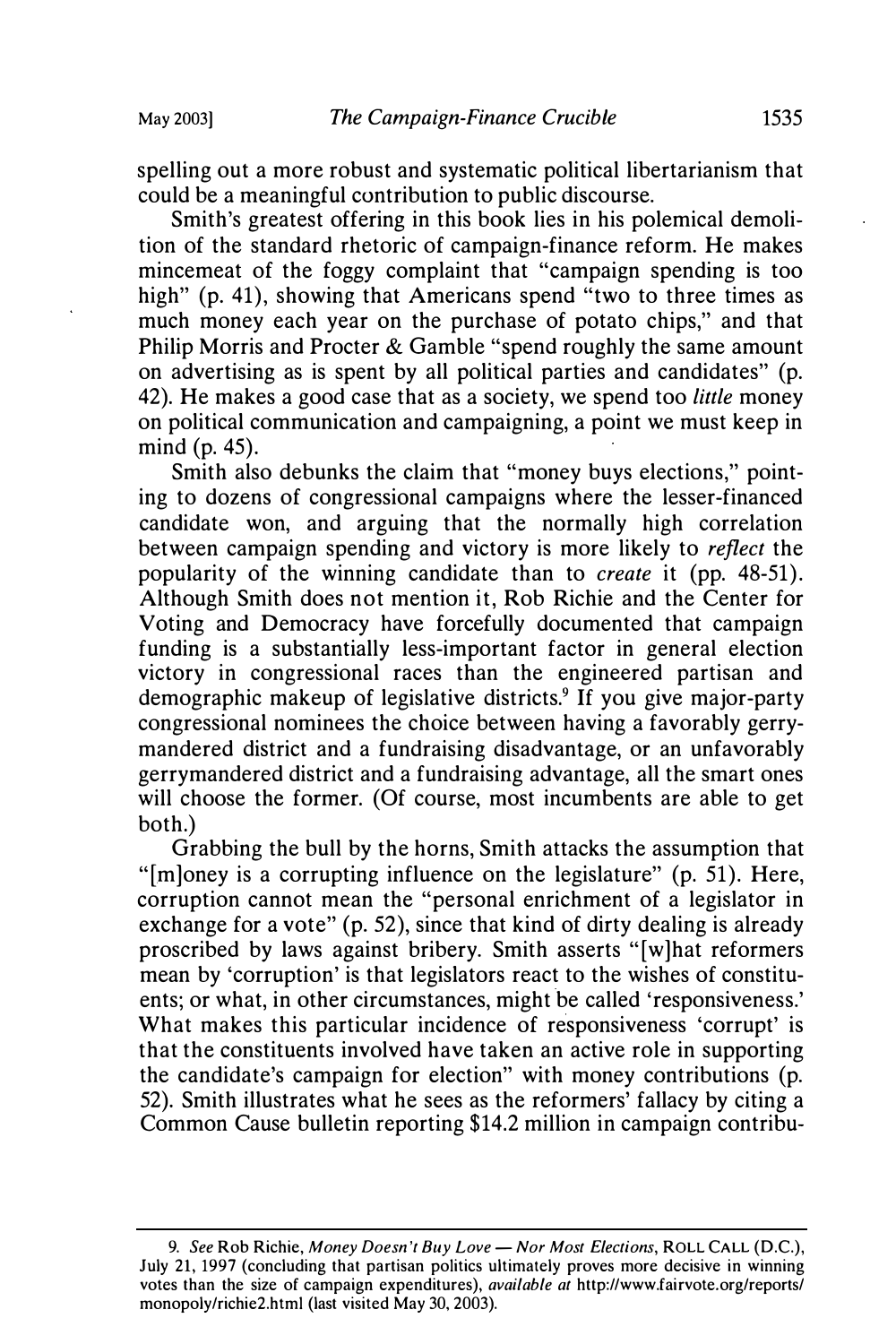tions from the "sugar and peanut industries" over several elections.10 But, Smith argues, this evidence is meaningless with respect to corruption because "[n]o effort is made to show that any congressman or senator, let alone a majority, voted against his conscience or the wishes of his constituency in exchange for votes on the issue" (p. 53). (I think he actually meant to write "in exchange for campaign contributions.")

Smith is correct that if corruption simply means compromising the moral purity or "true beliefs" of the politician, then the claim that money corrupts legislatures seems highly doubtful. The kinds of politicians that receive huge sums from agri-business interests are the kinds of politicians that would robotically serve these interests anyway. Corporate power does not have to buy politicians in American elections; it spawns them. Thus, although Smith fails to provide us with a definition of corruption, we need a definition that does not focus on the impressionable soul of the politician but rather on keeping the channels of popular democracy safe from capture by predatory elite factions, which are always made up of both politicians and the broader interests they serve.

After tracking the "faulty assumptions of campaign finance reform," Smith argues that past reforms have "actually exacerbated many of the problems they were intended to solve, and created new problems along the way" (p. 65). This is the familiar conservative argument of "perversity": that the effects of any well-intended reform will just make matters worse. Here Smith is not nearly so convincing. In the first place, he ignores important structural reforms of the past, notably the federal-statutory ban beginning in 1907 with the Tillman Act on any contributions from corporation treasuries directly to candidate campaign treasuries.<sup>11</sup>

Smith's silence on the Tillman Act is eerie. Does he favor such a ban on corporate contributions to federal candidates or does he oppose it? Has this ban succeeded in breaking the cash nexus between the for-profit corporate sector and legislative politics? Is this a permissible and desirable goal? Although he explores and attacks practically every other campaign-finance regulation, he tiptoes around this one. If corporations have the political free-speech rights of citizens, surely this policy collides with Smith's free-speech principle. While he quite amazingly takes issue with the Court's democracy-reinforcing decision in Austin v. Michigan Chamber of Commerce,<sup>12</sup> which affirmed a

<sup>10.</sup> See Pocketbook Politics, COMMON CAUSE, Feb. 24, 1998 (summarizing campaign contributions from various special-interest groups), available at http://www.commoncause. org/pressroom/profiles.html (last visited May 30, 2003).

<sup>11.</sup> See Tillman Act, Pub. L. No. 59-36, ch. 420, 34 Stat. 864 (1907) (codified as amended at 2 U.S.C. § 441(b) (2003)).

<sup>12.</sup> P. 150; Austin v. Michigan Chamber of Commerce, 494 U.S. 652 (1990).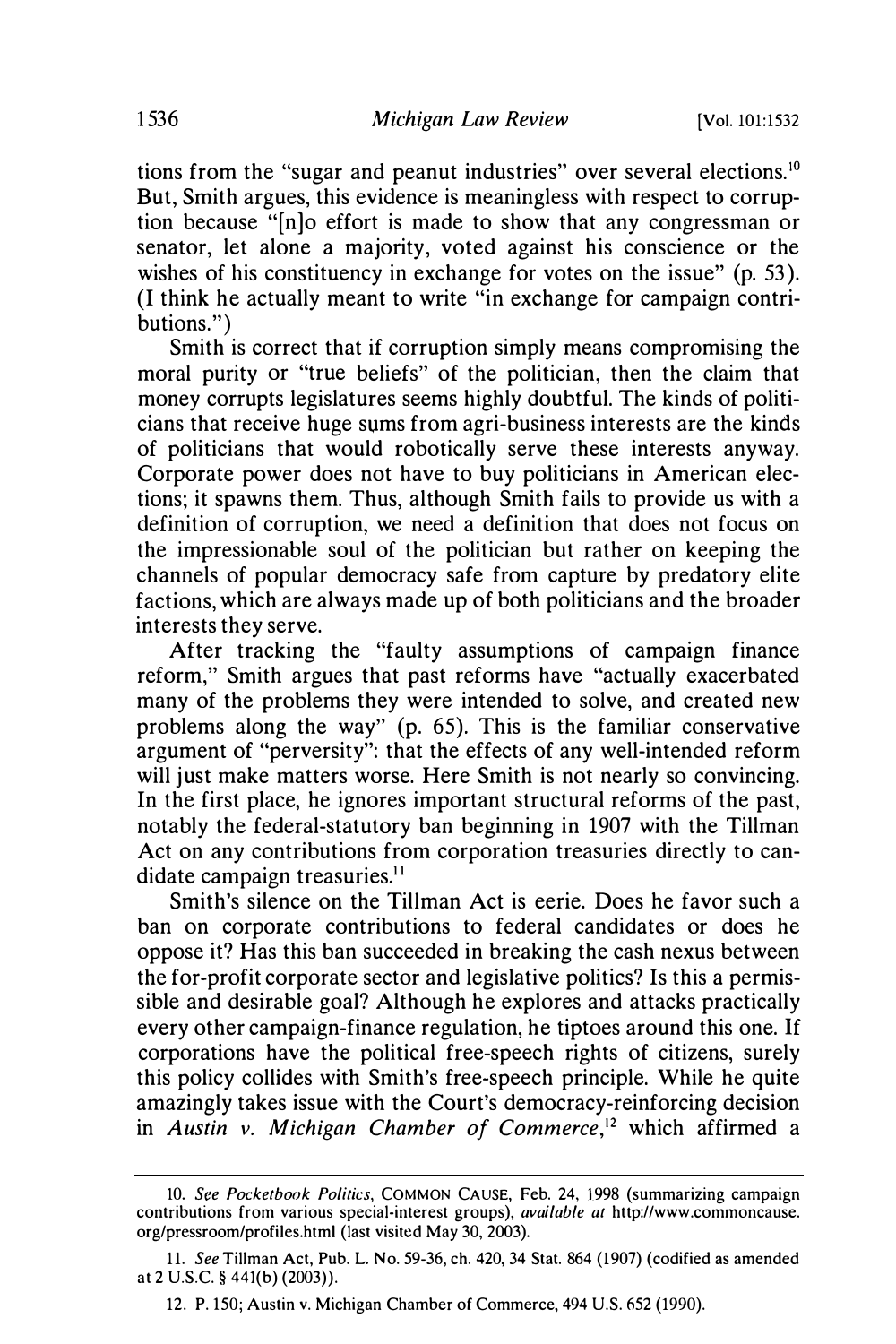Michigan law forbidding corporate-treasury expenditures on candidate races, he does not tell us what he thinks of the Tillman Act's ban on direct corporate-treasury contributions to candidate campaigns. Smith's shyness about this fundamental problem may have been born of his ambitions to serve on the FEC, but perhaps it reflects an unwillingness to follow his libertarian rhetoric to its logical conclusion: if corporations are political citizens, then they should be able to give on an unlimited basis not just to initiative and referendum campaigns but directly to candidates as well.

This would be a most revealing confession on his part if he would own up to it, for it is clear that an unhampered "corporate democracy" is the kind of society conservative libertarians have in mind. Smith himself likens inequalities in political wealth and media power to the distribution of natural talents and attributes in society: "There are a great many sources of political influence. These include direct personal attributes, such as speaking and writing ability, good looks, personality, time and energy, and organizational skills, as well as acquired attributes, such as wealth, celebrity, and access to or control of the popular press" (p. 1077). We are thus implicitly invited to humanize corporations, naturalize their wealth and power, and constitutionalize their right to participate in politics.

Yet, unwilling to follow the logic of his argument all the way to lifting the ban on corporate contributions to candidates, Smith instead stacks up unconvincing policy arguments against reforms past and present. Focusing on the 1974 amendments to the 1971 Federal Election Campaign Act, $^{13}$  he argues that contribution limits, like the \$1,000 limit on giving to candidates for Congress, "favor incumbents by making it relatively harder for challengers to raise money and thereby make credible runs for office" (p. 66). This claim is deeply suspect since incumbents have overwhelmingly disproportionate access to large givers, which means that contribution limits will tend to even things out a bit. Now that the \$1,000 giving limit has been lifted to \$2,000 with McCain-Feingold<sup>14</sup> for example, incumbents are able to rake in large numbers of \$2,000 checks where their prior sums were half of that. Smith may have in mind certain Republican challengers to Democratic incumbents who would like to be able to draw on several \$100,000 contributors. But contribution limits obviously help most challenger candidates marginally close the gap with incumbents, even though incumbents continue to enjoy extraordinary fundraising advan-

<sup>13.</sup> Federal Election Campaign Act Amendments of 1974, Pub. L. No. 93-443, 88 Stat. 1263 (1974) (amending Federal Election Campaign Act of 1971, Pub. L. No. 92-225m, 86 Stat. 3 (1972) (codified as amended at 2 U.S.C. §§ 431-56 (2003))).

<sup>14.</sup> Bipartisan Campaign Reform Act of 2002, 2 U.S.C. § 441a(a)(1).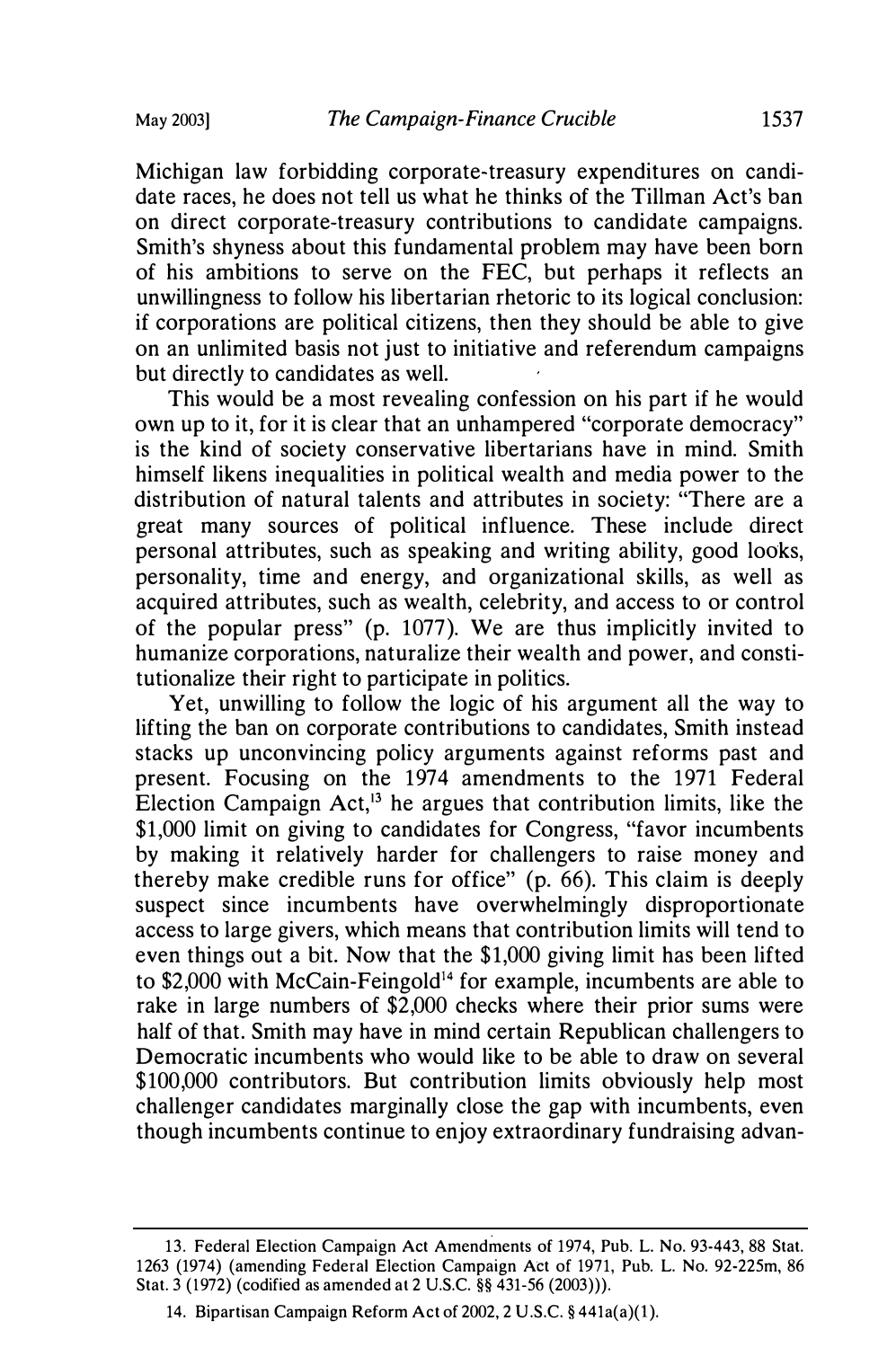tages.15 Lifting contribution limits would, on the whole, make matters worse for challengers and better for incumbents who have broad access to big donors and vast amounts of highly motivated specialinterest money.

Many of Smith's other claims about the consequences of past reform are equally doubtful: that reform has "inhibited the robust discussion of public issues" (p. 73), or that it has "promoted influence peddling, reduced legislative accountability, and caused dereliction of duty" (p. 76). The basis for this latter set of claims is that, by forcing candidates to collect contributions in tiny \$1,000 morsels rather than in, say, efficiently satisfying \$250,000 chunks, the candidates must "divert the legislative attention away from official duties and toward fundraising" (p. 78). The need to impress so many different donors, Smith asserts, sounding suddenly like a Common Cause lobbyist, also reduces the willingness of officials to take prudent risks: it "promote[s] shirking by increasing the pressure on legislators not to offend contributors" (p. 78).

Ironically, the interests that Smith invokes in saving legislators' time for actual legislation make a much better fit for arguments on behalf of public financing that Smith cavalierly rejects elsewhere in his book. These points make hollow arguments for getting rid of contribution limits, however, since big donors will demand much more time from legislators and can themselves  $-$  at least on an individual basis - increase the "pressure on legislators not to offend" (p. 78). In any event, legislators will not pass up the opportunity to make the \$1,000 calls just because a \$5,000 check has already arrived! It is nearly impossible for anyone with even passing familiarity with politics in the real world to believe that raising contribution limits will reduce the amount of time the ordinary politician spends on fundraising.

One perverse effect of 1970s reform correctly identified by Smith is the way the reforms propelled "the phenomenon of the 'millionaire candidate' - Donald Trump, John Corzine, Ross Perot, and Steve Forbes" (p. 70). Since the Court in Buckley v. Valeo upheld the \$1,000 campaign-contribution limit<sup>16</sup> but struck down all limits on what a candidate could spend on his or her own campaign from personal funds,<sup>17</sup> millionaires like Michael Huffington, Herb Kohl, or Jay Rockefeller have automatically become "viable candidate[s] precisely

<sup>15.</sup> See, e.g., Common Cause, Reporter's Guide to Money in Politics Campaign 2000: Incumbent Advantage, at http://www.commoncause.org/pressroom/congress\_advantage.html (last visited May 30, 2003) (concluding that incumbents benefit from a marked funding advantage).

<sup>16. 424</sup> U.S. 1, 58 (1976) (per curiam).

<sup>17.</sup> Buckley, 424 U.S. at 52.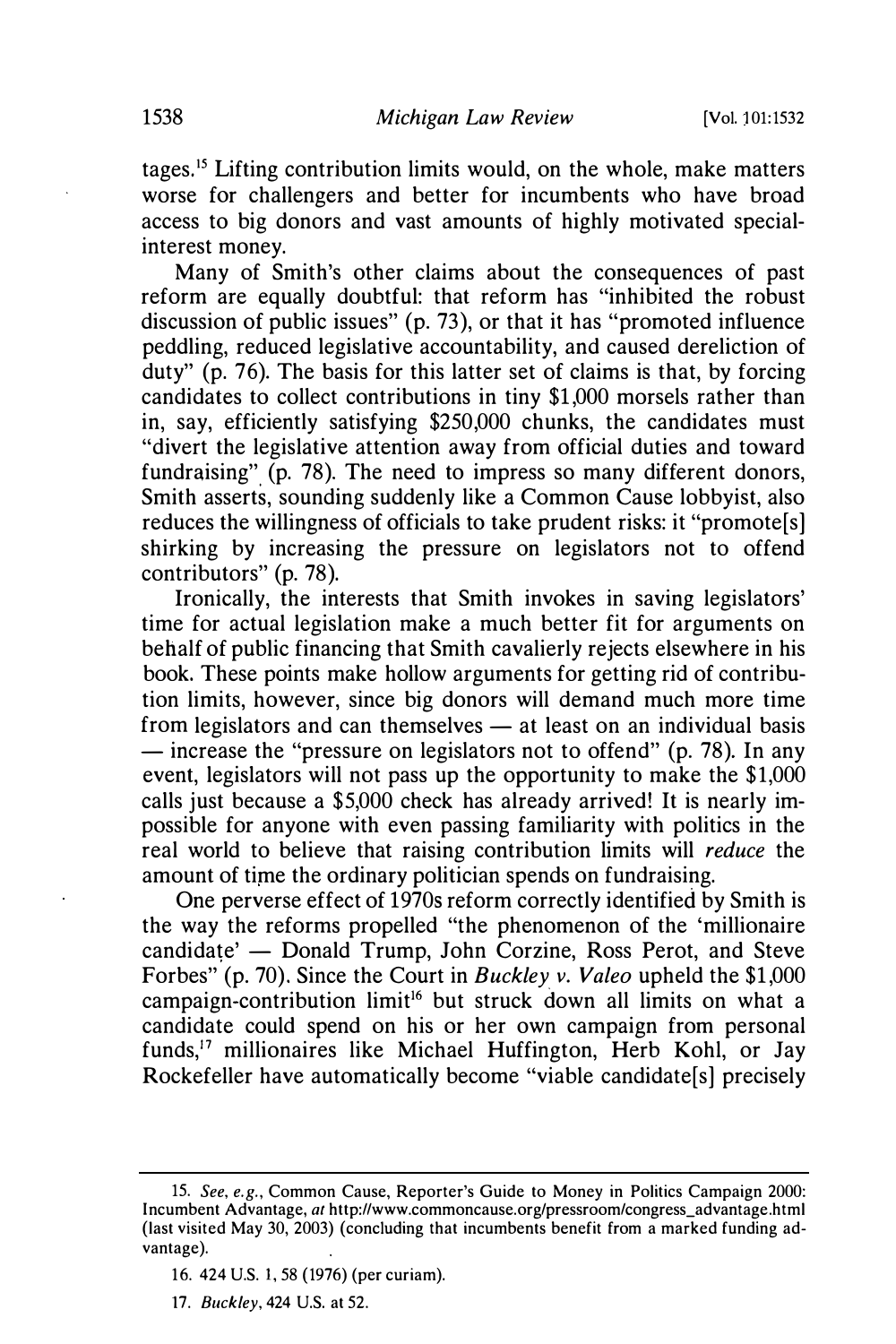because personal wealth provides a direct campaign advantage that cannot be offset by a large contributor to the opposing candidate" (p. 70).

Smith is not actually troubled by the broad plutocratic implications of this development, the idea that we may be drifting into de facto wealth and property qualifications  $-$  not for voting but for running for public office. What troubles him is that the politically active billionaire is constrained in his or her options. "Ross Perot's 1992 presidential campaign was possible because Perot was able to spend millions to advance his own candidacy. However, the contribution limits upheld in Buckley made it illegal for Perot to bankroll the campaign of a more plausible challenger, such as General Colin Powell" (p. 70). Similarly, Smith is up in arms about the case of "millionaire publisher Malcolm S. 'Steve' Forbes, Jr., a political neophyte" and candidate for the Republican nomination for president in 1996 who

indicated that he would not have sought the nomination had former congressman and secretary of housing and urban development Jack Kemp decided to run .... Had Forbes been able to donate to Kemp the \$25 million he planned to spend on his own campaign, Kemp might have run and would quite likely have been a frontrunner for the Republican nomination. (p. 71)

Smith recognizes that millionaires have achieved a central place of honor in the current regime. Nonetheless, he invites us to believe that the principal injury inflicted by this system is to their disappointed close friends who should enjoy unfettered access to these private millions as well.

But what about everyone else? Can our circle of democratic empathy extend beyond the class of people that includes Colin Powell and Jack Kemp (not billionaires, it is true, but certainly millionaires)? What about those Americans who have something meaningful to contribute in politics but have neither millions of dollars nor generous close friends with billions in the bank?

In truth, the question of how this or that reform affects our politics is rhetorical window dressing for Smith. The beating, if sometimes muffled, heart of his book is a categorical and absolutist First Amendment defense of the unlimited right to give and spend private money in politics. Thus, Smith does not care that most money in campaigns comes from a rich elite, less than one-tenth of one percent of the people,<sup>18</sup> or that 90% of the American people do not participate in fundraising at all (p. 74). It is of no serious moment to him whether incumbents are benefited or hurt, whether elections are competitive or not, or whether politics is open to the vast many or the well-heeled

<sup>18.</sup> ACKERMAN & AYRES, p. 31.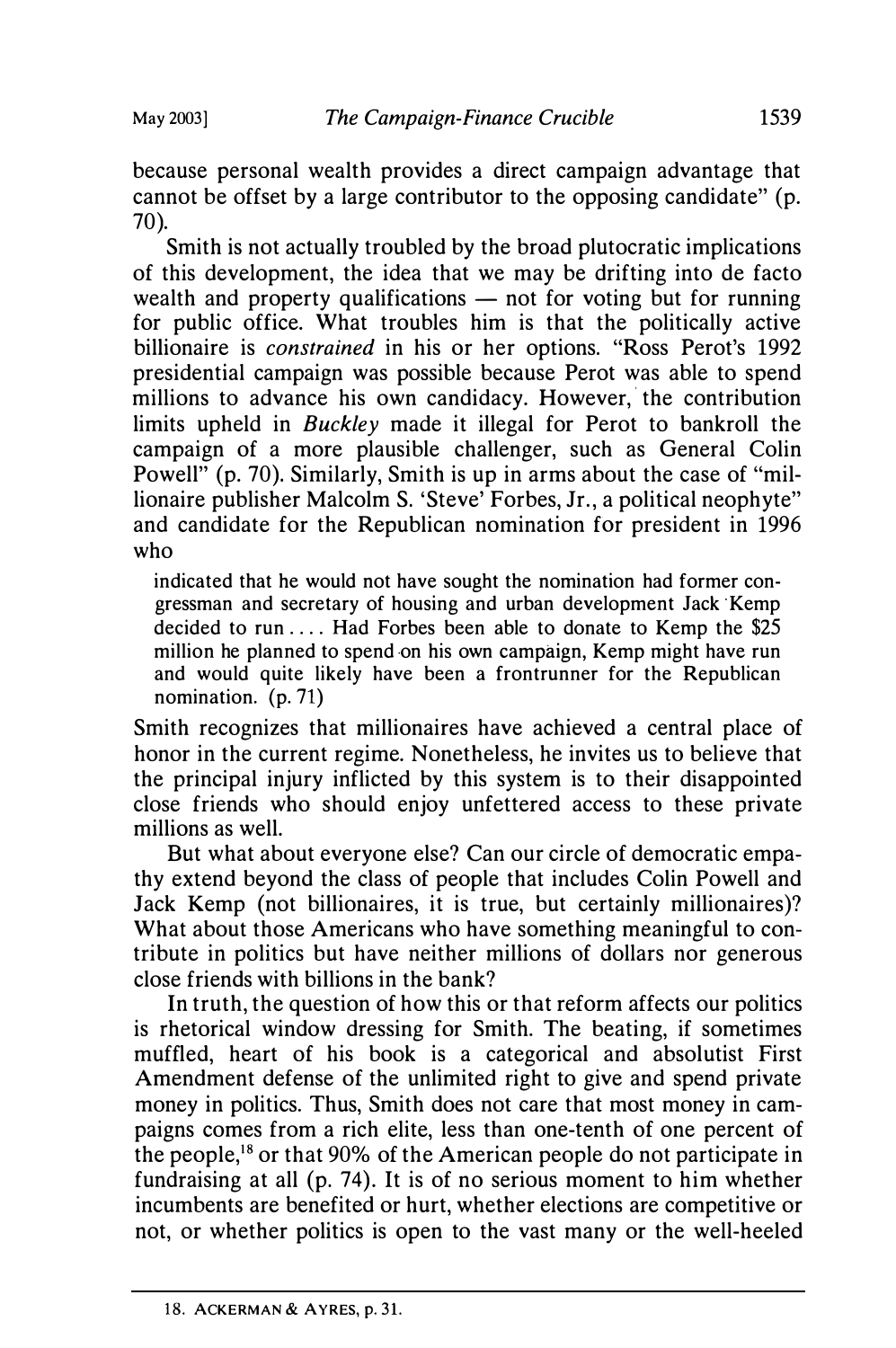few. The key point is that anyone should be able to give as much money to any candidate or group as he or she wishes, and every candidate should be able to spend whatever liquid capital he or she has in order to win. Smith deduces this principle from the First Amendment (pp. 137-66) and understands it as inescapable regardless of its worldly consequences.

Smith grounds this principle in the prevailing free-speech theory of money in politics (pp. 137-66). He endorses the Buckley  $v$ . Valeo majority's across-the-board invalidation of spending limits as a "direct quantity restriction"19 on political speech. He castigates the Court for validating \$1,000 contribution limits in the interest of fighting "corruption and the appearance of corruption" (p. 33). Smith challenges Judge J. Skelly Wright's opinion in the appeals court ruling in Buckley that "nothing in the First Amendment commits us to the dogma that money is speech."<sup>20</sup> "If spending money were not a form of speech," Smith writes, "the First Amendment would become hollow for all but newspapers and other press outlets, since any effort to spread one's message, through advertising or pamphleteering, could be stripped of First Amendment protections simply by attacking the expenditure of money" (p. 113). Indeed, even with respect to newspapers, as Smith recognizes, the Supreme Court found in New York Times Co. v. Sullivan that the purchase and sale of newspaper ad space constituted First Amendment protected actions.<sup>21</sup> Thus, even if money is not actually speech — even if it is best seen as "property," as Justice Stevens argued powerfully in Nixon v. Shrink Missouri Government  $PAC^{22}$  it is still a kind of fungible property practically indispensable to the effectuation of speech and press activity in modern society. Without a free market in political money, Smith suggests, there will be no free market in political speech.

With this market principle as his lodestar, Smith tells us it "is not exaggeration to say that campaign-finance 'reform' poses the greatest threat to free speech in America since the Alien and Sedition Acts two hundred years ago" (p. 87). In actuality that *is* an exaggeration and quite an unsettling one. Does Professor Smith forget the Palmer Raids, the prosecution of socialists and anarchists for opposing World War I, the incarceration of dissenters for dishonoring the American flag, the internment of Japanese Americans and foreign nationals during World War II, McCarthyism and Smith Act prosecutions and government witch hunts, the massive FBI surveillance and disruption

<sup>19.</sup> Buckley, 424 U.S. at 18.

<sup>20.</sup> P. 112 (quoting J. Skelly Wright, Politics and the Constitution: Is Money Speech?, 85 YALE L.J. 1001, 1005 (1976) (internal quotation marks omitted)).

<sup>21. 376</sup> U.S. 254, 266 (1964).

<sup>22. 528</sup> U.S. 377, 398 (2000) (Stevens, J., concurring).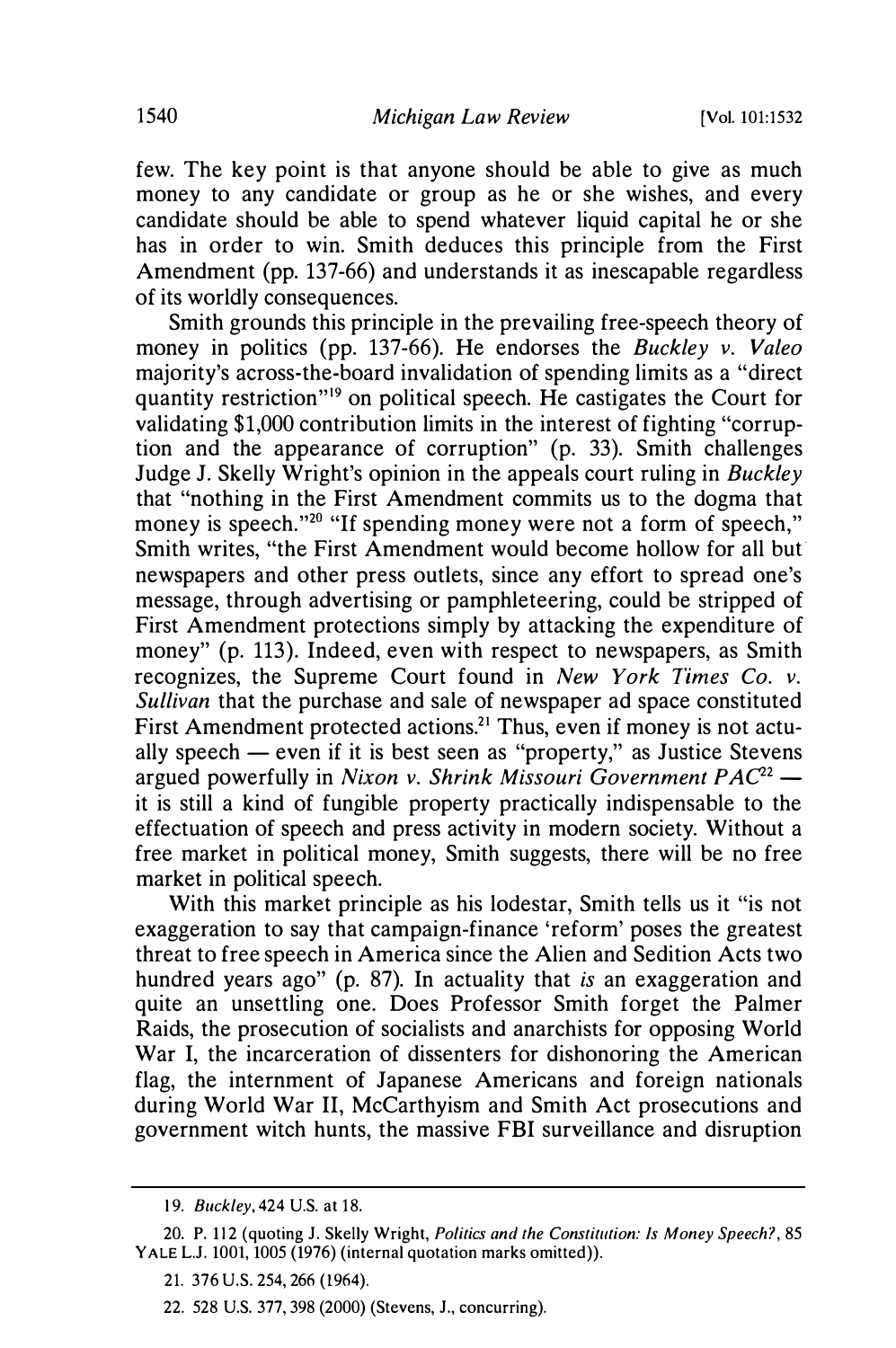of the Civil Rights Movement, Cointelpro and the sweeping prosecutions and jailings of antiwar activists during the Vietnam period? Is it plausible that the "greatest threat to free speech in America since the Alien and Sedition Acts" is the Bipartisan Campaign Reform Act of 2001? What does Professor Smith make of the USA PATRIOT Act, passed in the same year?<sup>23</sup> One can well grasp the temptation experienced by Professor Smith to assert the martyrdom of those newly minted civil libertarians courageously defending the free-speech rights of large corporations and millionaires, but let us not press a good joke too far.

Leave aside the hyperbole that treats denying Philip Morris the right to buy jumbo-shrimp hospitality suites at the major-party national conventions as a greater assault on liberty than, say, sending presidential candidate Eugene Debs to a federal penitentiary for ten years for opposing World War I.24 In a formal doctrinal sense, the BCRA is not targeted at particular political-speech content, much less specific viewpoints, and any speech forbidden by way of the softmoney ban can be easily effectuated through the expenditure of hard money by individuals. So our most important First Amendment warning signals are simply not flashing.

At the same time, the conservative majority on the Court is likely to strike down the new "soft money" and "electioneering communications" provisions, as well as the provisions barring minors from making any federal contributions. The constitutional calculus involved in these issues is massively intricate, but the basic posture of the Court's ruling majority will be clear:  $Buckley^{25}$  and Shrink  $PAC^{26}$ delineate the outer bounds of campaign-finance regulation to protect against quid pro quo corruption (and its appearance). Therefore, Congress cannot regulate political expression by corporations, unions, political parties, or individuals that does not involve either express advocacy or a direct candidate contribution. Yet, the major provisions of the BCRA sweep well beyond this understanding. This is likely to

<sup>23.</sup> Uniting and Strengthening America by Providing Appropriate Tools Required to Intercept and Obstruct Terrorism Act of 2001 ("USA PATRIOT Act"), Pub. L. No. 107-56, § 411(a), 115 Stat. 272, 346 (codified in scattered sections of the U.S. Code). For discussion of the USA PATRIOT Act's impact on free speech and other Bill of Rights guarantees, see John W. Whitehead & Steven H. Aden, Forfeiting "Enduring Freedom" for "Homeland Security": A Constitutional Analysis of the USA PA TR/OT Act and the Justice Department's Anti-Terrorism Initiatives, 51 AM. U. L. REV. 1081, 1096 (2002) (noting the USA PATRIOT Act's "deleterious effect on the sacrosanct protection of the First Amendment right to free speech").

<sup>24.</sup> See RAY GINGER, THE BENDING CROSS: A BIOGRAPHY OF EUGENE VICTOR DEBS (Russell & Russell 1969) ( 1949). See generally EUGENE VICTOR DEBS, W ALLS AND BARS 18-39 (Patterson Smith Publishing Corp. 1973) (1927) (recounting autobiographical experiences in three county jails, the state penitentiary, and federal prison).

<sup>25.</sup> Buckley v. Valeo, 424 U.S. 1 (1976) (per curiam).

<sup>26. 528</sup> U.S. 377 (2000).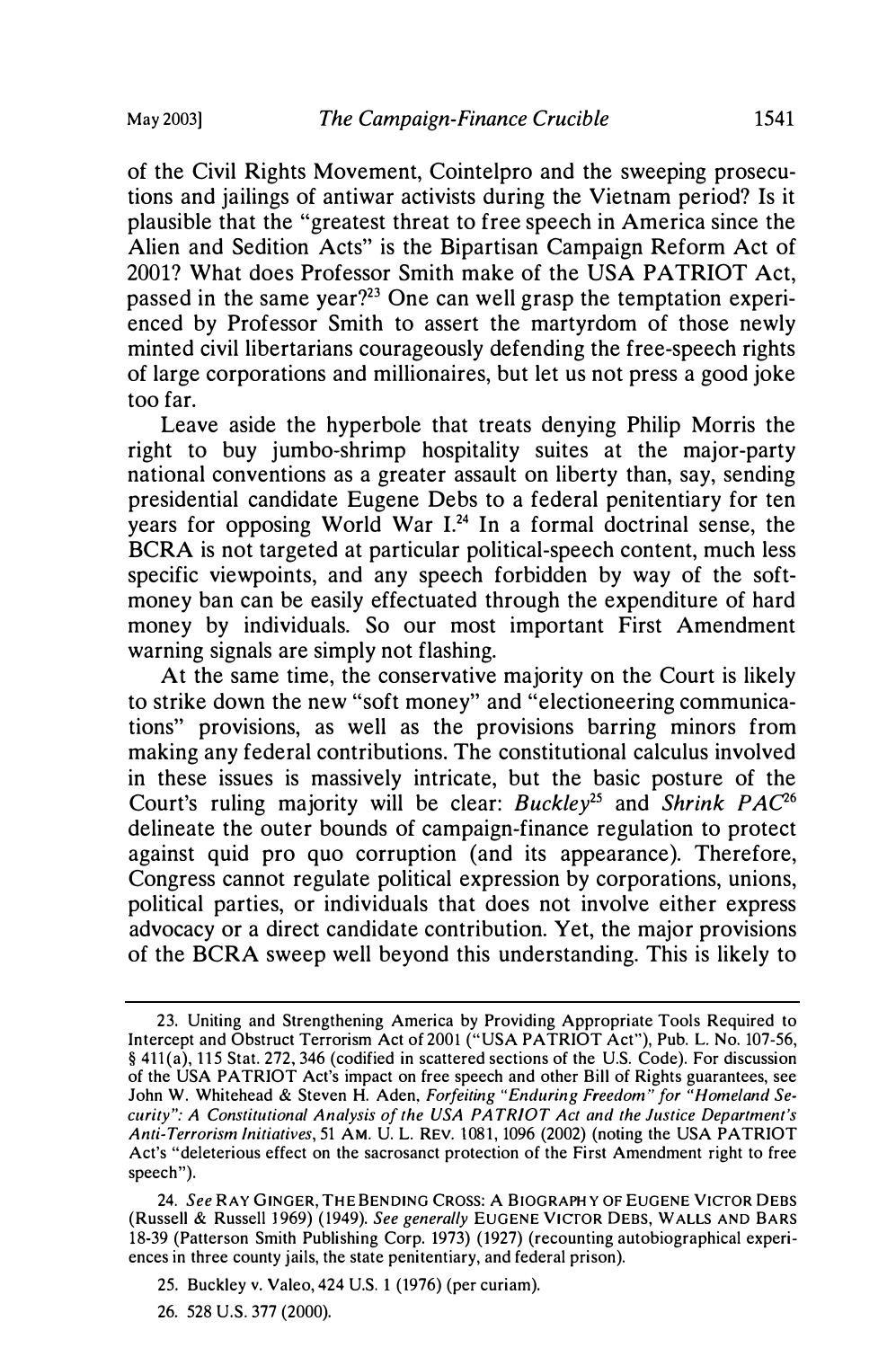be the conservative Court majority's reaction, and it makes sense within this conceptual framework.

### THE CORPORATION AND CAMPAIGN-FINANCE LAW

But something critical is missing from Smith's approach to the BCRA's ban on soft-money contributions to political parties. Indeed, the theoretical omission that permeates Smith's book is that there is no serious reckoning with the private corporation and what its proper role should be in federal and state political campaign activity.

If private corporations chartered for economic purposes are constitutionally protected political actors like citizens, as Smith repeatedly assumes, then it makes sense to describe a ban on their "issue ads" sixty days before an election as blatant interference with political free speech. If private corporations enjoy the same free-speech rights as membership associations like environmental groups, gun-owners' organizations, and unions, then it makes sense to treat the ban on their soft-money contributions to political parties as interference with the formation of mutual political associations among citizens, as the anti-BCRA plaintiffs allege.<sup>27</sup> If the corporation is guaranteed the right to be an equal participant in elections like individual voters, the leading features of the BCRA surely must fail.

But Smith's unreflective assimilation of private corporations into democratic politics cuts against strong currents in American political and constitutional thought, even among conservatives whose views on contribution and expenditure limits Smith otherwise applauds. The democratic state charters the private corporation to engage in economic activity that produces private wealth for the benefit of the common good. But the corporation is neither a natural-born nor naturalized democratic citizen; nor is it a membership group of citizens. It is a capital-ownership structure and legally defined entity that should enjoy no political rights under the Constitution. It has no constitutional standing outside of the independent individual rights of the people involved with it.

To be sure, Smith's unthinking assumptions about corporations mirror the state of our procorporatist constitutional law. In First National Bank of Boston v. Bellotti, the Supreme Court in 1978 struck down a Massachusetts law making it a crime for banks or business corporations to make political contributions or independent expenditures to influence "the vote on any question submitted to the voters, other than one materially affecting any of the property, business or

<sup>27.</sup> See Brief for Appellants/Cross-Appellees Senator Mitch McConnell et al. at 25-31, McConnell v. Fed. Election Comm'n, 123 S. Ct. 2071 (2003). (No. 02-1674 et al.) (alleging that Title I of the BCRA burdens significant speech and associational rights), *available at* http://www.camlc.org/advocacy-court2-34.html (last visited Jan. 28, 2003).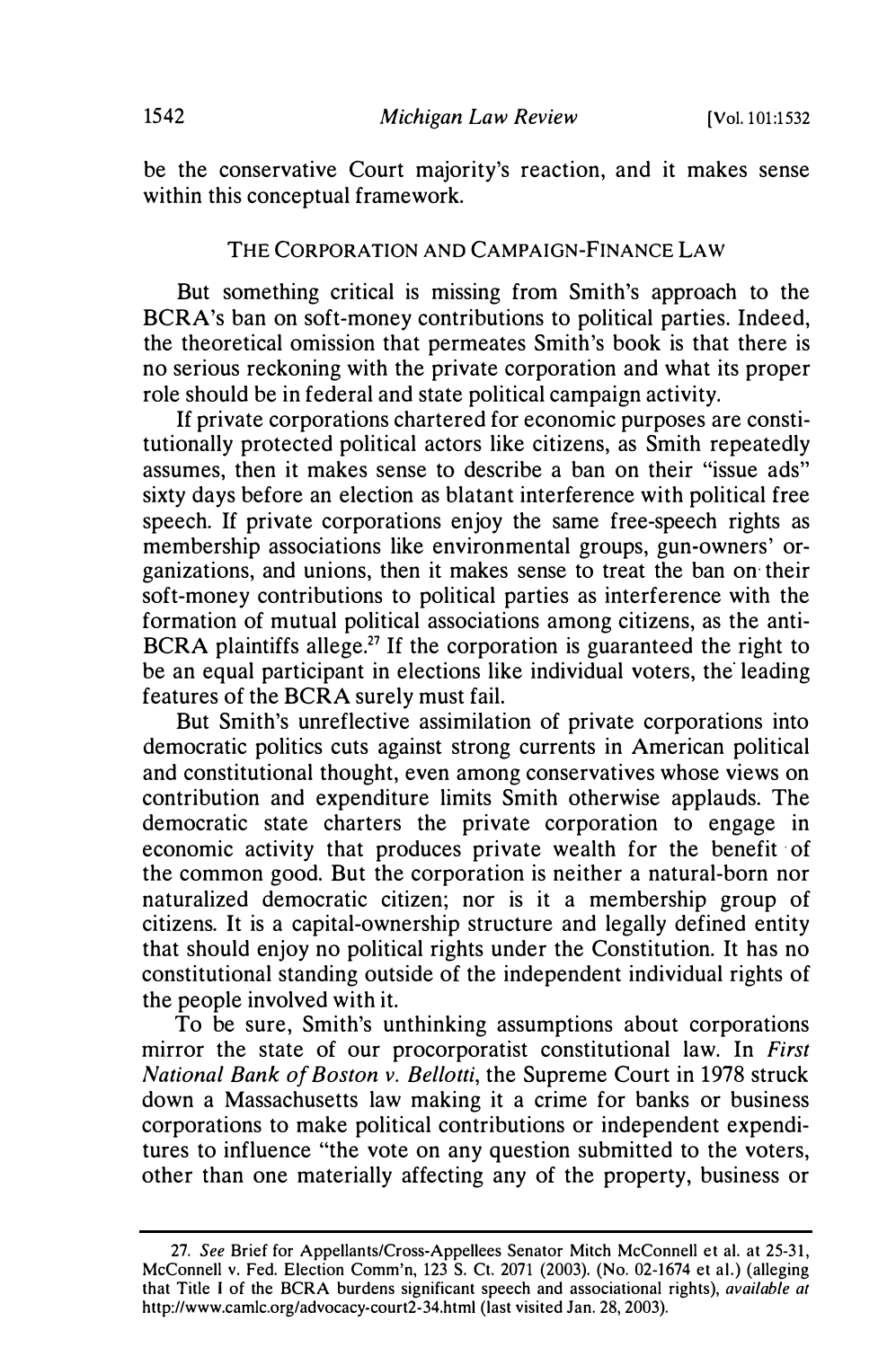assets of the corporation. "28 The statute, passed out of frustration with corporate spending to defeat initiatives favoring progressive income taxes, defined initiatives respecting individual income taxes as categorically not affecting the interests of banks and corporations.29 The Massachusetts legislature would have better focused our attention on the underlying problem by categorically banning all corporateinitiative spending and contributions, but its legislation activated the constitutional struggle nonetheless.

The parties to the case, the First National Bank and the Commonwealth of Massachusetts, battled over whether corporations and banks have First Amendment rights to spend and give money in campaigns, a right that the Court had upheld with respect to persons two years before in Buckley v. Valeo.<sup>30</sup> But the Court refused to explicitly decide whether corporations have First Amendment rights.<sup>31</sup> It instead focused on whether the proposed speech itself was protected. Justice Powell wrote:

The speech proposed by appellants is at the heart of the First Amendment's protection. . . . If the speakers here were not corporations, no one would suggest that the State could silence their proposed speech. It is the type of speech indispensable to decisionmaking in a democracy, and this is no less true because the speech comes from a corporation rather than an individual. The inherent worth of the speech in terms of its capacity for informing the public does not depend upon the identity of its source, whether corporations, association, union, or individual. $32$ 

Justice Powell's move was pure metaphysics. Speech does not exist in the abstract, waiting for the right moment to express itself. Speech has an irreducible material basis in the speaker, without whom the speech would not have content, meaning, or existence. So the whole issue was precisely whether corporations chartered by the Commonwealth of Massachusetts had a First Amendment right, in explicit opposition to Massachusetts law, to spend money from corporate treasuries to influence ballot-question campaigns. Recall that there was nothing in state law stopping individual corporate and bank executives, shareholders, or directors from expressing their personal views hostile to the progressive-income-tax initiative and spending their own money to try and stop it.<sup>33</sup> The issue was whether they could take corporate-treasury money out of the till and spend it for these electoral purposes.

- 31. Bellotti, 435 U.S. at 776.
- 32. Id. at 776-77 (internal footnotes omitted).
- 33. Id. at 787-88.

<sup>28. 435</sup> U.S. 765, 768 (1978) (quoting MASS. GEN. LAWS ANN. ch. 55, § 8 (West 1977) (internal quotation marks omitted)).

<sup>29.</sup> See id.

<sup>30. 424</sup> U.S. 1 (1976) (per curiam).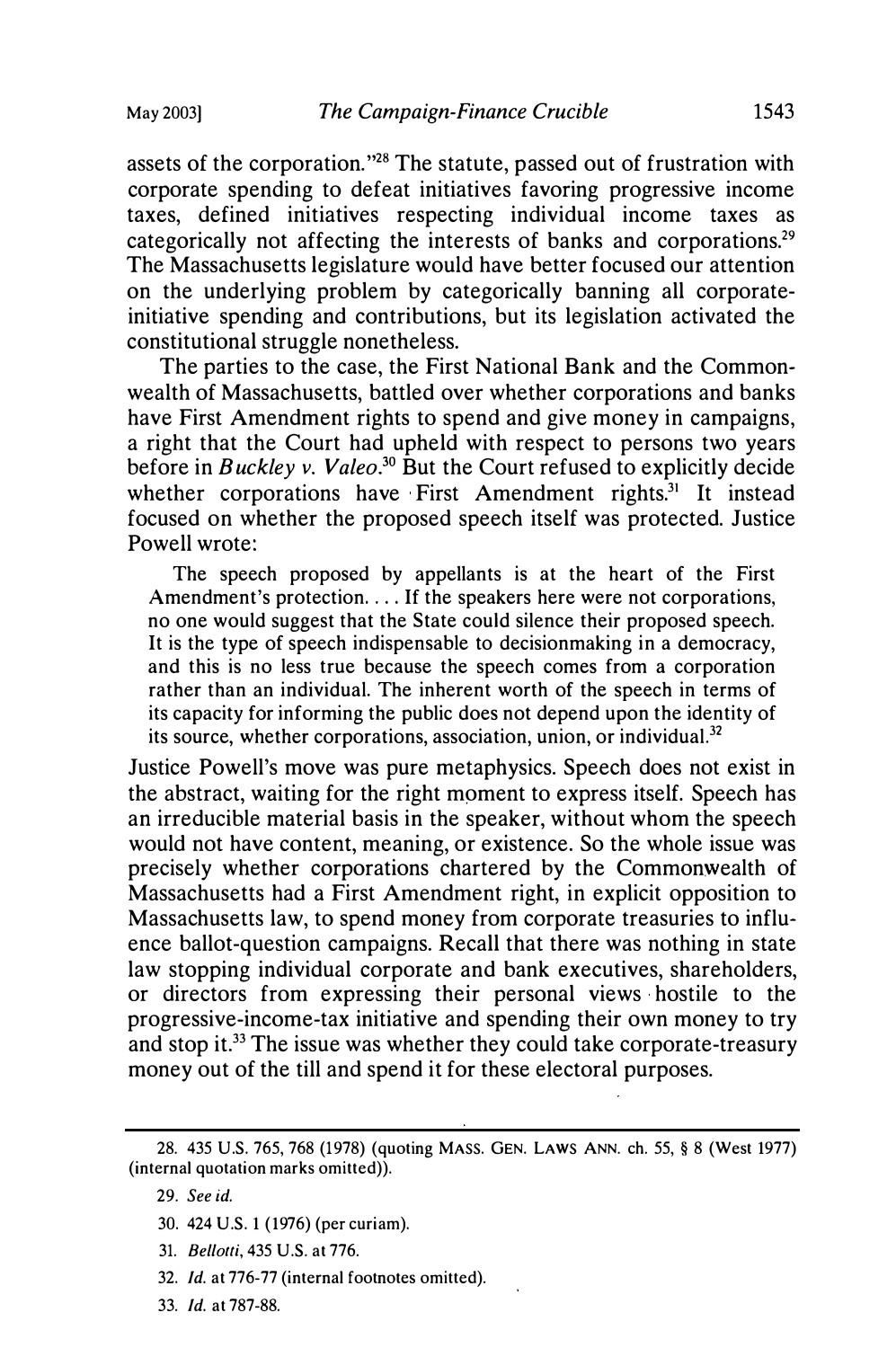Since the speech affected was of the highest value, the Court applied strict scrutiny to the state's two suggested interests. The first interest suggested by Massachusetts was protecting democracy itself. The Court agreed that "[p]reserving the integrity of the electoral process, preventing corruption, and 'sustain[ing] the active, alert responsibility of the individual citizen in a democracy for the wise conduct of government' are interests of the highest importance."34

But the problem with the state's democracy argument was that it depended on the assumption that corporate spending "would exert an undue influence on the outcome of a referendum vote, and  $-$  in the end — destroy the confidence of the people in the democratic process and the integrity of government."35 If these fears "were supported by record or legislative findings that corporate advocacy threatened imminently to undermine democratic processes, thereby denigrating rather than serving First Amendment interests, these arguments would merit our consideration,"36 the majority stated. But "there has been no showing that the relative voice of corporations has been overwhelming or even significant in influencing referenda in Massachusetts, or that there has been any threat to the confidence of the citizenry in government. "37

This analysis left open the possibility that states could indeed ban corporate spending in campaigns if they showed that the corporate voice was "overwhelming" or even "significant," and threatened popular democracy.38 But the Court then quickly, and paradoxically, observed that: "To be sure, corporate advertising may influence the outcome of the vote; this would be its purpose. But the fact that advocacy may persuade the electorate is hardly a reason to suppress it."39

This reasoning is, of course, incoherent. The Court says at once that corporate speech might lose protection if it were to become at some point too effective and overwhelming, and then in the next breath, that its effectiveness could not be the basis for regulating it.<sup>40</sup> Which is it?

The majority's embarrassing confusion on this point follows from its own persistent refusal to reckon seriously with what a corporation actually is.<sup>41</sup> This failure becomes glaring in its consideration of the

- 36. Id.
- 37. Id. at 789-90 (internal footnote omitted).

38. See id.

- 39. Id. at 790.
- 40. Id.

41. See generally Carl J. Mayer, Personalizing the Impersonal: Corporations and the Bill of Rights,  $41$  HASTINGS L.J. 577 (1990) (arguing that the Supreme Court's treatment of the

<sup>34.</sup> Id. at 788-89 (quoting United States v. Auto. Workers, 352 U.S. 567, 570 (1957) (alteration in original)).

<sup>35.</sup> Id. at 789.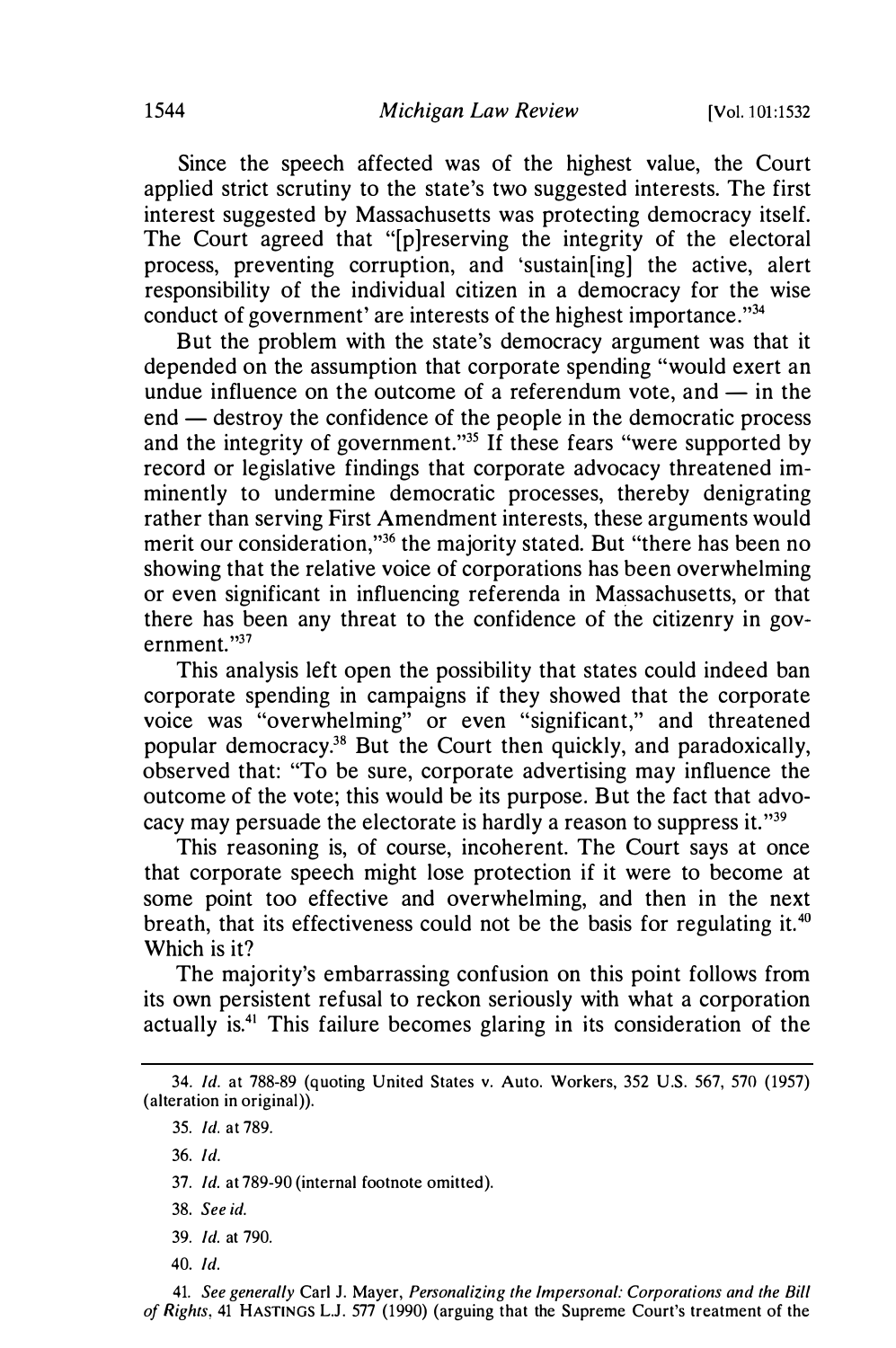second major interest invoked by Massachusetts to defend its law: its interest in "protecting the rights of shareholders whose views differ from those expressed by management on behalf of the corporation."42 The majority rejected this alleged interest in protecting dissenting shareholders because the statute was "both underinclusive and overinclusive" for these purposes.43 The law did not go far enough because it tolerated corporate lobbying to defeat or pass state legislation that certain shareholders might also disagree about and it did not ban corporate spending on public issues that were not the subject of a public referendum.44 It also failed to target other associations such as unions and business trusts for the same treatment. Conversely, it swept too far because it prohibited "a corporation from supporting or opposing a referendum proposal even if its shareholders unanimously authorized the contribution or expenditure."45 Justice Powell noted that shareholders who truly object can use the "procedures of corporate democracy" to register their dissent or can bring a "derivative suit to challenge corporate disbursements alleged to have been made for improper corporate purposes."46

Justice White, in his superb dissenting opinion joined by Justices Brennan and Marshall, framed the issue as "whether a State may prevent corporate management from using the corporate treasury to propagate views having no connection with the corporate business."47 He invoked the traditional "artificial entity" view of the corporation, an understanding that goes all the way back to conservative Chief Justice John Marshall:

Corporations are artificial entities created by law for the purpose of furthering certain economic goals. In order to facilitate the achievement of such ends, special rules relating to such matters as limited liability, perpetual life, and the accumulation, distribution, and taxation of assets are normally applied to them. States have provided corporations with such attributes in order to increase their economic viability and thus strengthen the economy generally.<sup>48</sup>

But Justice White pointed out the danger that these desirable economic advantages could be converted into tyrannical political power, which could, in turn, be used to perpetuate special privileges for the

- 42. Bellotti, 435 U.S. at 787.
- 43. Id. at 793.
- 44. Id. at 793-94.
- 45. Id. at 794.
- 46. Id. at 794.
- 47. Id. at 803 (White, J., dissenting).
- 48. Id. at 809 (White, J., dissenting).

personhood of corporations has been erratic and unsystematic, though tilting in a procorporate direction).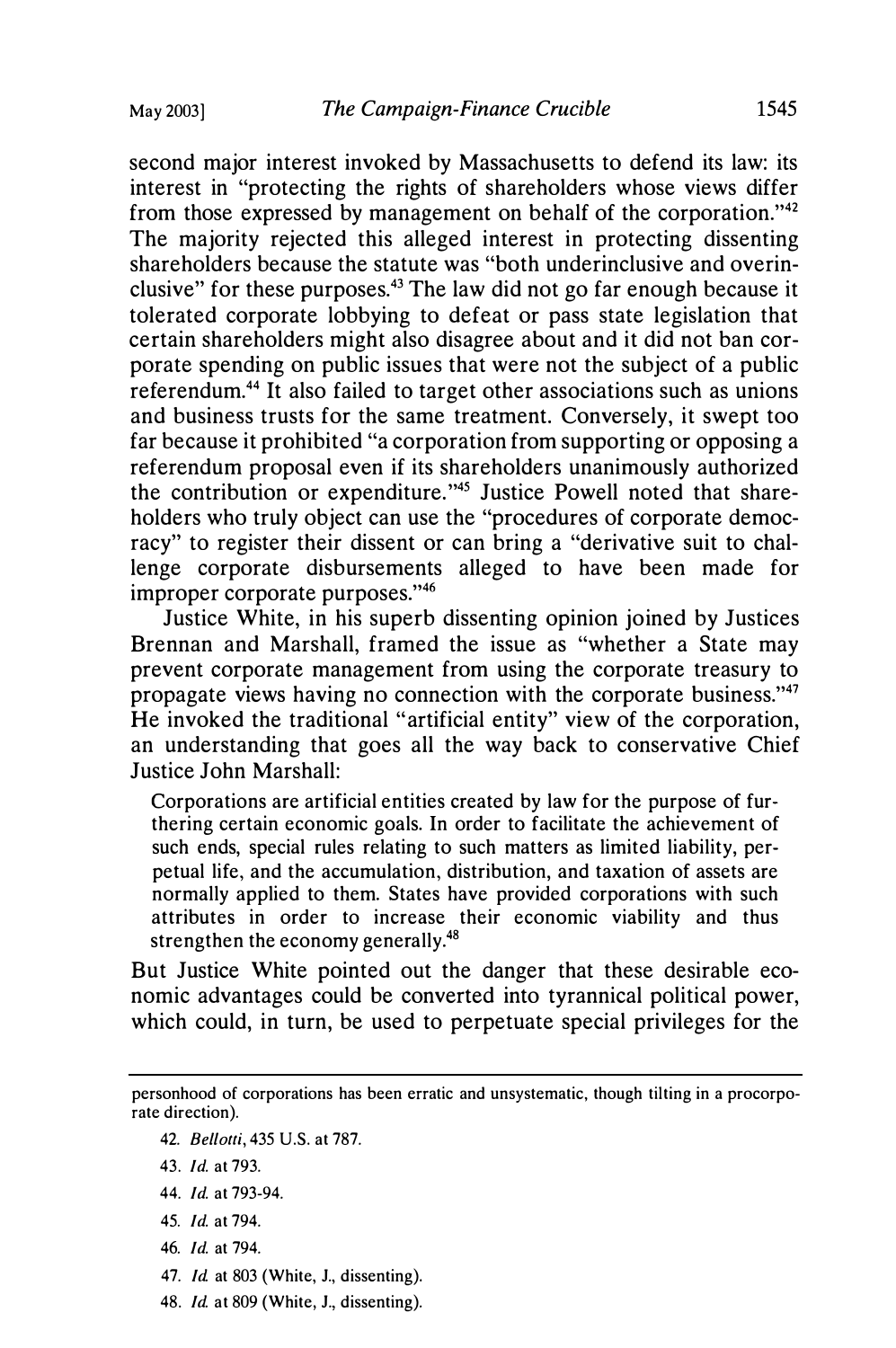corporate class: "It has long been recognized ... that the special status of corporations has placed them in a position to control vast amounts of economic power which may, if not regulated, dominate not only the economy but also the very heart of our democracy, the electoral process."<sup>49</sup> Justice White conceded that Buckley v. Valeo rejected any public interest in "equaliz[ing] the financial resources available to candidates," but argued that Massachusetts's interest was quite different from mere equality:

It is not one of equalizing the resources of opposing candidates or opposing positions, but rather of preventing institutions which have been permitted to amass wealth as a result of special advantages extended by the State for certain economic purposes from using that wealth to acquire an unfair advantage in the political process, especially where, as here, the issue involved has no material connection with the business of the corporation. The State need not permit its own creation to consume it. Massachusetts could permissibly conclude that not to impose limits upon the political activities of corporations would have placed it in a position of departing from neutrality and indirectly assisting the propagation of corporate views because of the advantages its laws give to the corporate acquisition of funds to finance such activities. 50

The only problem with Justice White's opinion was that he characterized the state's democratic insistence on abolishing corporate influence over elections as a social "interest" to be weighed against corporate free-speech rights, rather than a logically prior definitional principle that corporations are not citizens.

In his own fine dissent, Justice Rehnquist evinced his (one hopes) imperishable understanding of that point. To begin with, he seemed to doubt the solidity of the Supreme Court's 1886 decision, declaring the business corporation is a "person" within the meaning of Fourteenth Amendment Equal Protection.51 He emphasized Chief Justice John Marshall's statement in the Dartmouth College case that a "corporation is an artificial being, invisible, intangible, and existing only in contemplation of law. Being the mere creature of law, it possesses only those properties which the charter of creation confers upon it, either expressly, or as incidental to its very existence."52 While Justice Rehnquist correctly defended the Court's prior findings that chartered media corporations have First Amendment freedoms and all propertied corporations have a right not to have their property confiscated without due process of law, he strongly doubted whether ordinary business corporations should be construed to have constitutionally

<sup>49.</sup> Id. (White, J., dissenting).

<sup>50.</sup> Id. at 809-10 (White, J., dissenting) (emphasis added).

<sup>51.</sup> Id. at 823 (Rehnquist, C.J., dissenting).

<sup>52.</sup> Id. at 823 (Rehnquist, C.J., dissenting) (quoting Dartmouth Coll. v. Woodward, 17 U.S. (4 Wheat.) 518, 636 (1819) (internal quotation marks omitted)).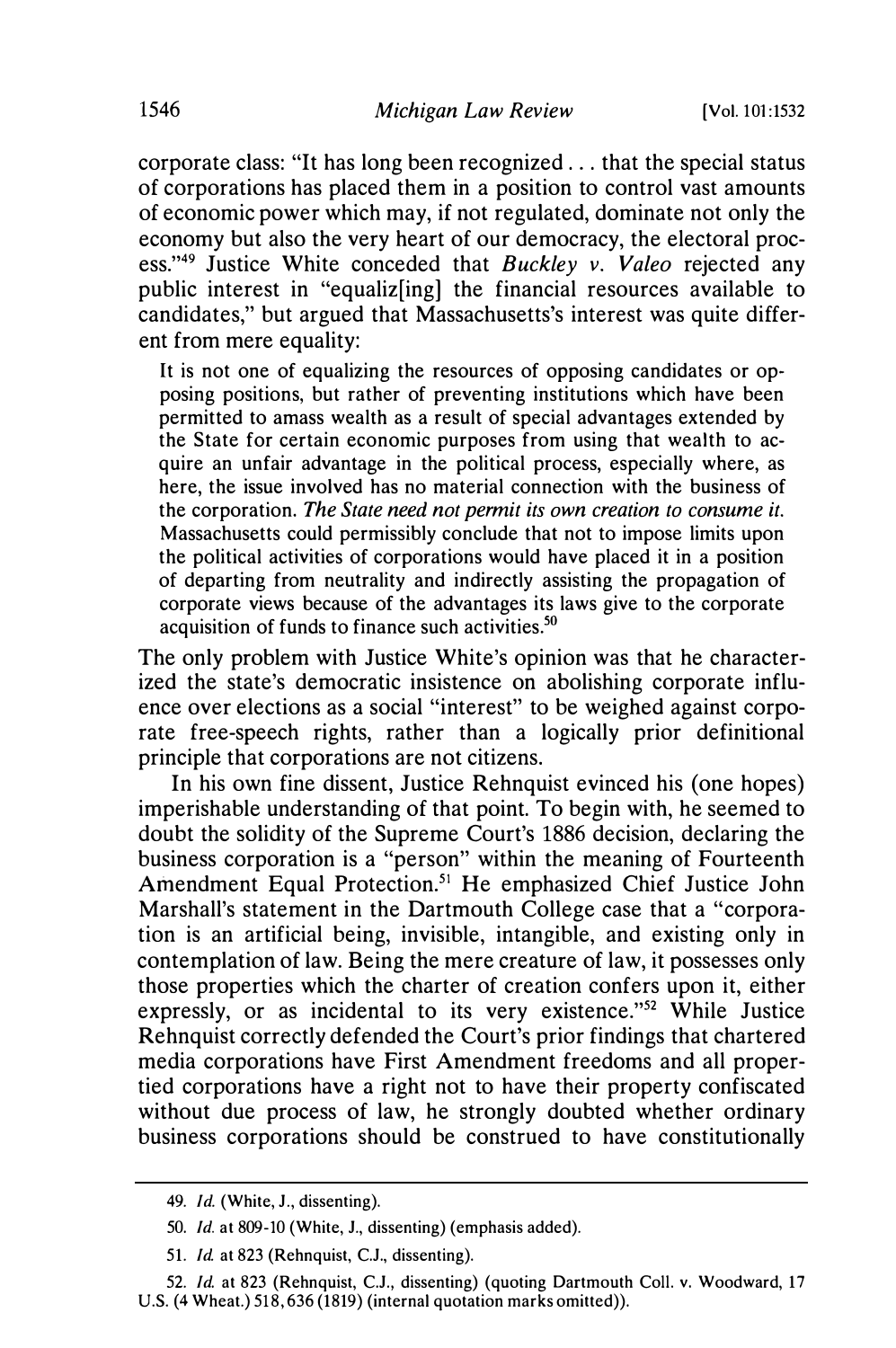protected political rights. He could not see why "liberties of political expression" are "necessary to effectuate the purposes for which States permit commercial corporations to exist .... Indeed, the States might reasonably fear that the corporation would use its economic power to obtain further benefits beyond those already bestowed."53

Justice Rehnquist and the other dissenters thus had a much stronger hold on what a corporation really is and how we conceive of its role in our politics. After all, Congress categorically banned corporate contributions in federal election campaigns in 1907 in the Tillman Act, $54$  a prohibition that has been an uncontroversial mainstay in federal law ever since. If it is the case that the political speech that corporations want to promote in ballot-issue campaigns is constitutionally protected, as the majority determined in Bellotti<sup>55</sup> and as Smith clearly believes, it is hard to see why the long-standing ban on direct corporate contributions to federal candidates is constitutional. It cannot be because an unusual danger of quid pro quo corruption exists within the meaning of Buckley v. Valeo.<sup>56</sup> After all, if a reasonable limitation of \$1,000 suffices to regulate "the reality or appearance of corruption"57 for. individual contributions, why not corporate ones? Why shouldn't corporate CEOs be allowed to write  $$1,000$  checks  $$ pardon me, \$2,000 checks, or actually in Smith's utopia, unlimited  $checks - to federal candidates right out of their company treasuries$ whenever the spirit moves them? I do not think that Smith can explain what would be constitutionally wrong with this practice. Indeed, I suppose he figures nothing is.

For those who still have some lingering democratic pride and resistance to corporate aristocracy, the best explanation for our opposition to corporate intervention in politics is within the legislative history of the 1907 Tillman Act. Adam Winkler has written a fine article . explaining that, contrary to received wisdom, the "primary purpose of the ban on corporate campaign contributions" in the Tillman Act and parallel state laws was not to limit corporate political power generally, but more specifically "to prevent corporate managers from using stockholders' money to finance electoral politics."<sup>58</sup> Winkler associates the extraordinary early twentieth-century political controversy over corporate and insurance company campaign contributions with the

<sup>53.</sup> Id. at 826 (Rehnquist, C.J., dissenting).

<sup>54.</sup> Tillman Act, Pub. L. No. 59-36, ch. 420, 34 Stat. 864 (1907) (codified as amended at 2 u.s.c. § 441(b) (2003)).

<sup>55.</sup> Bellotti, 435 U.S. 765 (1978).

<sup>56. 424</sup> U.S. 1 (1976) (per curiam).

<sup>57.</sup> Id. at 48.

<sup>58.</sup> Adam Winkler, Corporate Contribution Bans and the Separation of Ownership and Control in the Early Twentieth Century 1-2 (2000) (unpublished manuscript, on file with author).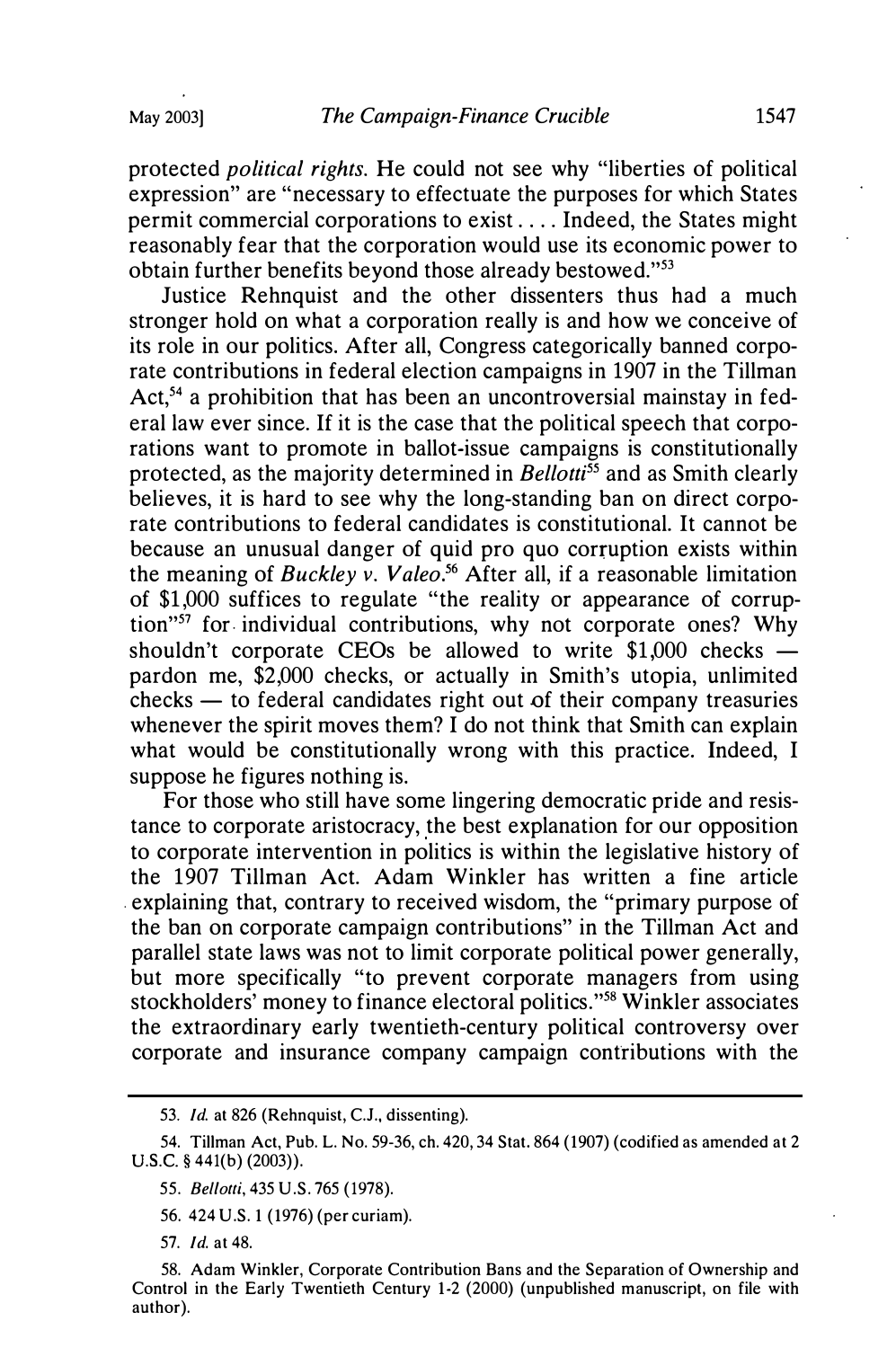profound anxieties caused by "the separation of ownership and control" in the modern corporation.<sup>59</sup> Political reformers of the time "sought to ban corporate contributions primarily because such contributions were seen to be a serious misuse of 'other people's money.' "<sup>60</sup> The "political danger of corporate campaign financing" was not so much to the rest of democratic society but "to the members within the corporate organization, in particular the stockholders."61 It was their money being used, without their consent or knowledge, often against their own political interests, positions, and values.

Winkler relates how several celebrated cases of life-insurance companies secretly pouring corporate-treasury funds into national Republican Party political campaigns provoked public outrage.<sup>62</sup> The scandal of a New York life-insurance company corruption led to an investigation by the New York legislature's Armstrong Committee that, according to Upton Sinclair, "shook the nation to its depths."63 The investigation revealed a pattern of corporate managers taking the money of "widows and orphans"<sup>64</sup> out of corporate treasuries to bankroll politicians who wrote laws to entrench the managers' own power in the corporation. According to the Nation, the Armstrong  $investigation$  — which would propel a little-known corporate lawyer and law professor named Charles Evan Hughes to the governorship of New York and ultimately a seat on the Supreme Court  $-$  focused on "the corrupt alliance of insurance companies with great speculators and powerful politicians. "65 In the Tillman Act and similar state laws, the nation resolved to stop corporate managers from using "other people's money" — "the money . . . stolen from men and women who toiled and slaved and saved pennies to pay premiums $"^{66}$  — to advance the managers' selfish personal and corporate political agendas.

Most Americans instinctively understand the external threat that corporate wealth and power pose to democratic institutions, but the closely connected logic of the internal threat to the rights of shareholders and employees has largely escaped us in recent times  $-$  at least until the Enron scandal broke. Perhaps this heart-breaking scandal will help us to reunite the external and internal dimensions of this old-fashioned critique of political participation by corporate execu-

<sup>59.</sup> Id. at 2.

<sup>60.</sup> Id.

<sup>61.</sup> Id.

<sup>62.</sup> Id. at 3.

<sup>63.</sup> Id. at 31 (quoting UPTON SINCLAIR, THE BRASS CHECK: A STUDY OF AMERICAN JOURNALISM 31 (1919) (internal quotation marks omitted)).

<sup>64.</sup> Id. at 47.

<sup>65.</sup> The Week, 81 NATION 473, 475 (1905).

<sup>66.</sup> The Week, 81 NATION 433, 435 (1905).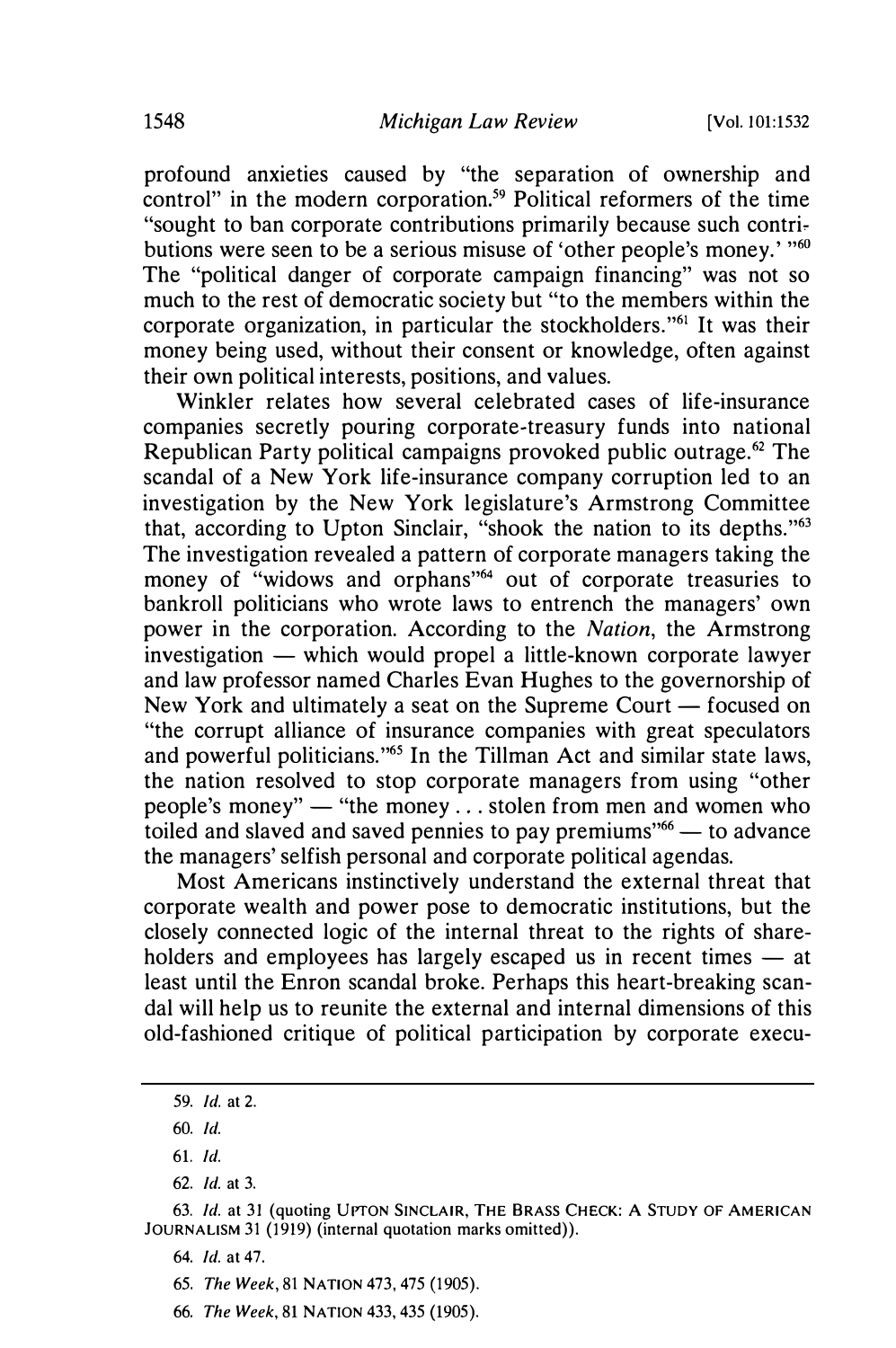tives brandishing other people's money. Top executives at Enron deployed their control over the corporate assets of the shareholders to spread very large soft-money campaign contributions around both political parties.67 Top Enron and Arthur Anderson executives also contributed direct hard money to a large group of key politicians, including fifty-one out of fifty-six members of the House Energy and Commerce Committee and forty-nine out of seventy members of the House Financial Services Committee.68 In the decade before Enron's collapse, its leaders pumped nearly \$6 million into federal campaigns and the two-party system to guarantee the ideology of energy " deregulation."69

The corporate managers' resulting political influence in Congress and in the Republican Party, which went all the way to President George W. Bush and the White House, $70$  shielded them from meaningful official scrutiny and allowed them to entrench their power with respect to the shareholders. Enron executives thus used other people's money to enrich themselves beyond belief and to ingratiate themselves with politicians to insulate their lawless power from public accountability. When the company ultimately went bankrupt, the shareholders, many of them Enron employees, saw their life savings shrivel and vanish.

If anything positive can come from this disaster and the crime sweeping corporate America, it will be a recognition that the BCRA's total ban on corporate soft-money contributions to national or state political parties, political committees, or candidates $\frac{1}{1}$  is constitutional because corporations do not have political rights under the Constitution. What is at stake is not just the rights of "dissenting shareholders," for this phrase trivializes the structural transgression. Dissenting or not, citizen-shareholders in democratically chartered corporations have a right not to have their money put to the management's partisan political uses. The rest of us have a corresponding right not to have the  $corportion$   $\rightarrow$  which is endowed with so many government blessings  $-$  exploited by incumbent managers to perpetuate and enlarge their own power. We also have a right not to give business-expense tax deductions for corporate political contributions. What is at stake is the unjust enrichment and self-aggrandizement of a class of corporate managers determined to use "other people's money" to buy themselves greater power and freedom from public oversight and accountability.

<sup>67.</sup> See Robert L. Borosage, Enron Conservatives, NATION, Feb. 4, 2002, at 4.

<sup>68.</sup> See The Great Recusal, AM. PROSPECT, Feb. 25, 2002, at 2.

<sup>69.</sup> See Center for Responsive Politics, Enron and Anderson, at http://www.opensecrets. org/news/enron/index.asp (last visited Apr. 30, 2002).

<sup>70.</sup> See id.

<sup>71.</sup> See Bipartisan Campaign Reform Act of 2002, 2 U.S.C. § 44 1(i) (2003).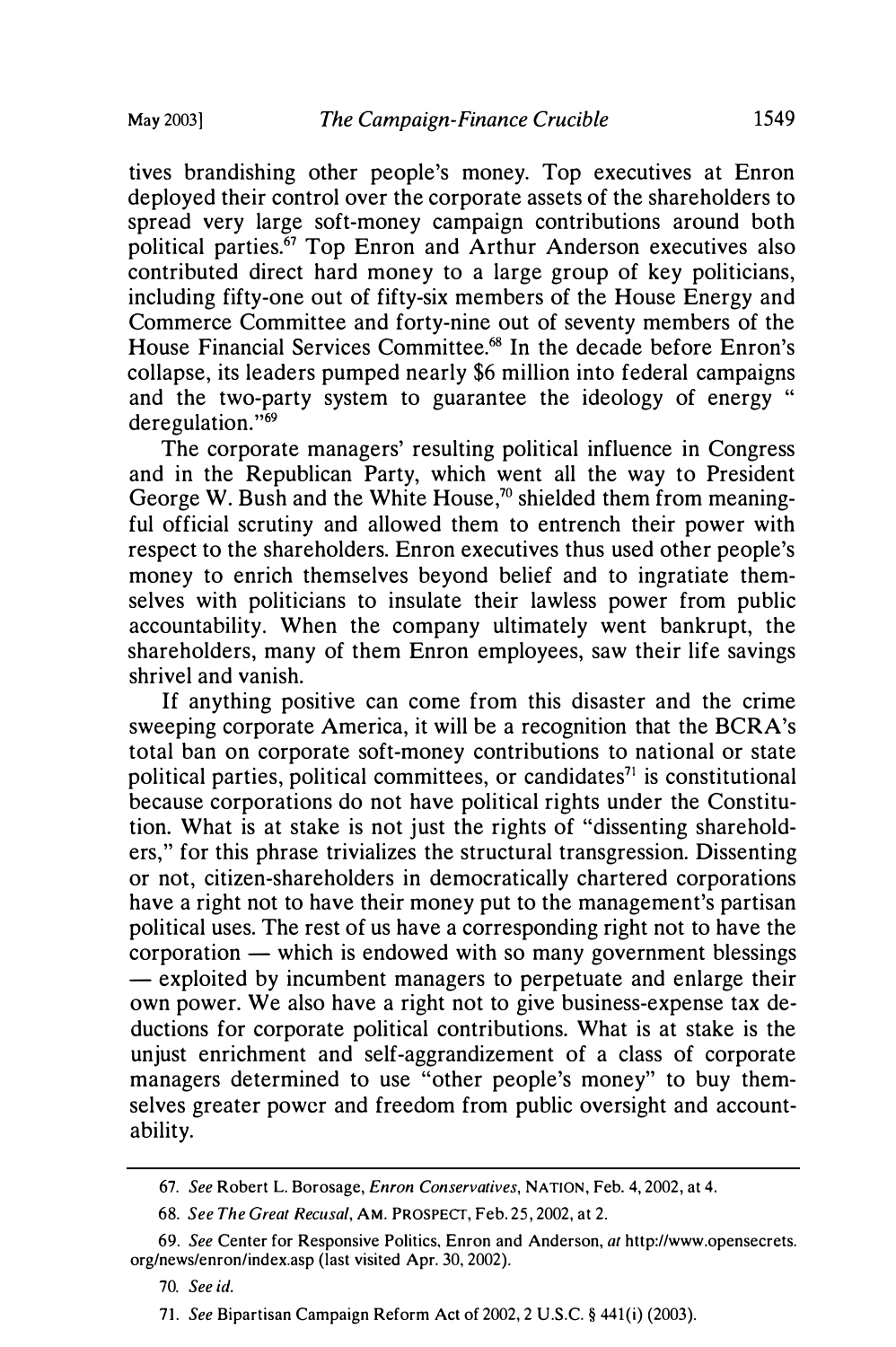Bellotti<sup>72</sup> should be overruled, and Professor Smith should use his analytical gifts to focus on the question of whether corporations have a constitutional right to give money contributions to candidate campaigns and engage in "express advocacy" on behalf of candidates. If not, why not? And, if they do not, why should corporations have a right to spend money on political issue ads to influence the opinions of civil society or to give massive soft-money donations to specific political parties jockeying against others? Where do these political rights come from? Smith's equivocation on corporate political rights reflects a lack of serious reflection about what a corporation is and whether it makes sense to talk about corporations enjoying the political rights of citizens.

Smith seems to think that the rest of society must resign itself to corporate interference in democratic politics because the benefits to corporations of winning political power and the risks to them of allowing natural citizens to govern are just too great:

It is simply absurd to think that private actors will ignore rents made available to them by government action, and even more absurd to think that individuals or interests will allow the government to tax or regulate them, sometimes to the point of economic extinction, without attempting to influence who holds the reigns of power. (p. 194) .

On this view, campaign spending is not some unquantifiably ethereal shouting in the wind, as Smith often invites us to believe, but a crucial strategic investment in the political environment.

Must we assume, with Smith, that society is powerless to prevent political intervention and domination by rent-seeking corporate "private actors" and "interests"? Is it, in fact, absurd to try to control the political power of business corporations? Surely corporate employees, shareholders, and managers may exercise their individual free-speech rights and spend personal money to promote what they see as the society's best interests, even if their vision is congruent with larger corporate political priorities. But it is illogical and perverse that the officers of publicly chartered corporations should be empowered to spend corporate-treasury money to tell the larger democratic society how to govern itself. The progress and integrity of democracy require a wall of separation between public elections and private corporations that will be as towering and impenetrable as the "wall of separation between church and state" advocated by Thomas Jefferson in his famous 1802 letter to the Baptists of Danbury, Connecticut.<sup>73</sup>

Indeed, if Professor Smith delved deeper into law-and-economics, he might even end up with a strong free-market argument on behalf of public campaign financing. For, as Smith understands, the system of

<sup>72.</sup> First Nat'l Bank of Boston v. Bellotti, 435 U.S. 765 (1978).

<sup>73.</sup> THOMAS JEFFERSON, WRITINGS 510 (Merrill D. Peterson ed., 1984).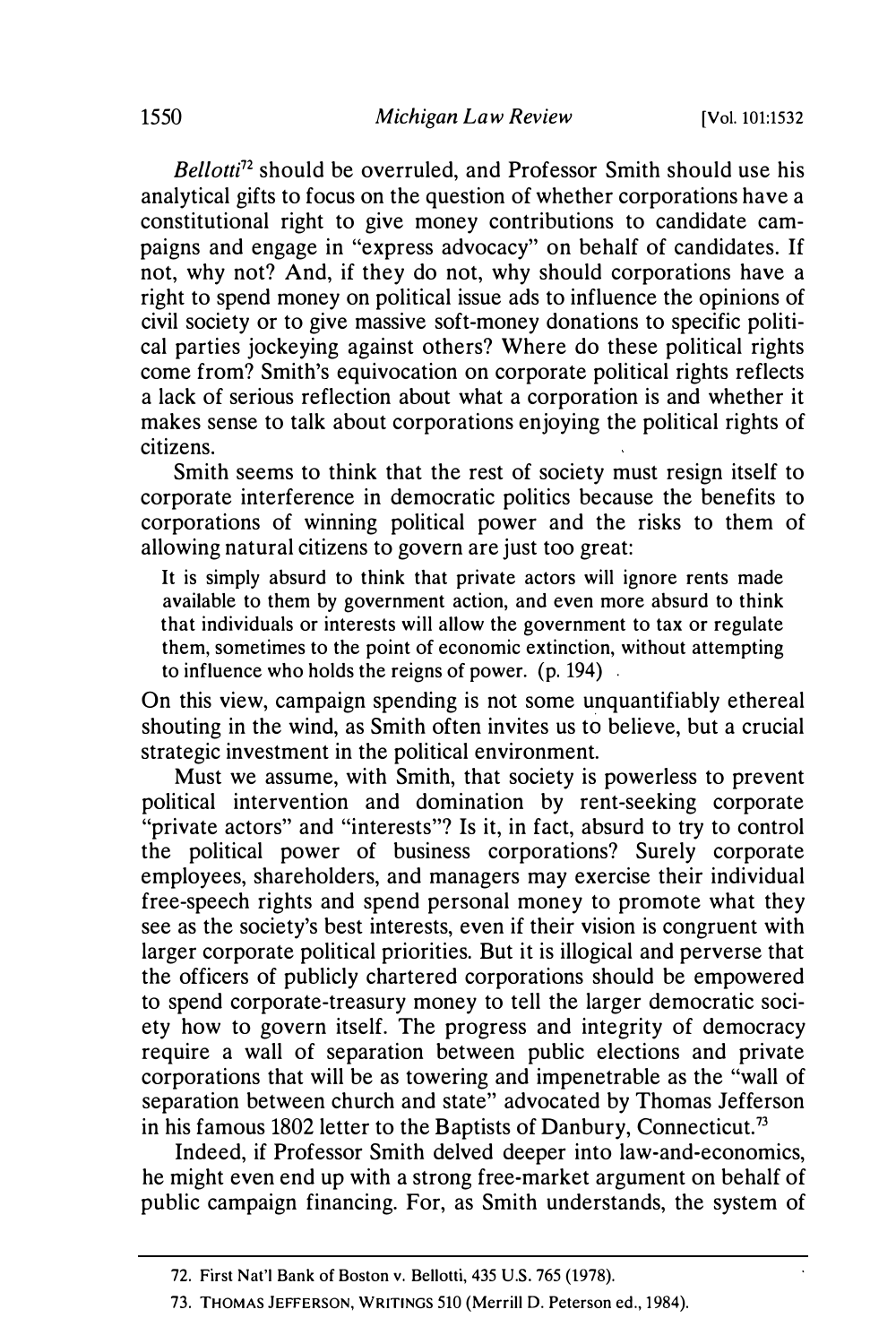private and corporate fundraising invites massive rent-seeking by private interests that figure out that well-invested millions in the campaign cycle can produce hundreds of millions or billions of dollars in return public policy benefits, either in the form of tax breaks or direct state subsidies. Thus, the true champion of an undistorted market economy should seek to oust rent-seeking strategic players in the campaign-finance game and liberate public officials from that kind of irrational influence and power. Conservatives like to say, with Smith, that corporate rent-seeking is the product of a large government as if corporations themselves were not directly involved in the expansion of the size and scope of government. This contradicts everything we know about the central role of corporations in driving the growth of the American state.

The wall of separation between corporations and public elections is something we already insist upon when it comes to *municipal* corporations. In a revealing case called Anderson v. City of Boston,<sup>74</sup> the Supreme Judicial Court of Massachusetts in 1978 stopped the city of Boston from spending money to support a campaign for a progressive taxation "classification" proposal that was on a statewide referendumelection ballot. Significantly, the municipal corporation of Boston was spending this money in direct opposition to *private* corporations which, in exercise of their *Bellotti* rights, were spending money to oppose the measure. The Anderson court speculated that "the First Amendment has nothing to do with this intra-state question of the rights of a political subdivision. "75 Yet, even assuming that this kind of municipal-corporate political speech was presumptively protected, the court found that Boston, Massachusetts had shown a "compelling interest in assuring the fairness of elections and the appearance of fairness in the electoral process," which justified its implicit ban on municipal expenditures in a referendum campaign.76 The court emphasized how fairness was advanced by keeping the city from "using public tax revenues to advocate a position which certain taxpayers oppose,"77 precisely the interest that the Bellotti Court dismissed when it came to private shareholders.78 The Anderson court characterized Boston's view as suggesting that "the Commonwealth is apparently powerless against political entities of its own creation," precisely the terms in which Justice White castigated the argument made by private corporations and banks in Bellotti.<sup>79</sup>

<sup>74. 380</sup> N.E.2d 628 (1978).

<sup>75.</sup> Anderson, 380 N.E.2d at 637.

<sup>76.</sup> Id. at 638.

<sup>77.</sup> Id. at 639.

<sup>78.</sup> First Nat'! Bank of Boston v. Bellotti, 435 U.S. 765 (1978).

<sup>79.</sup> Anderson, 380 N.E.2d at 639; see also Bellotti, 435 U.S. at 804-10 (White, J., dissenting).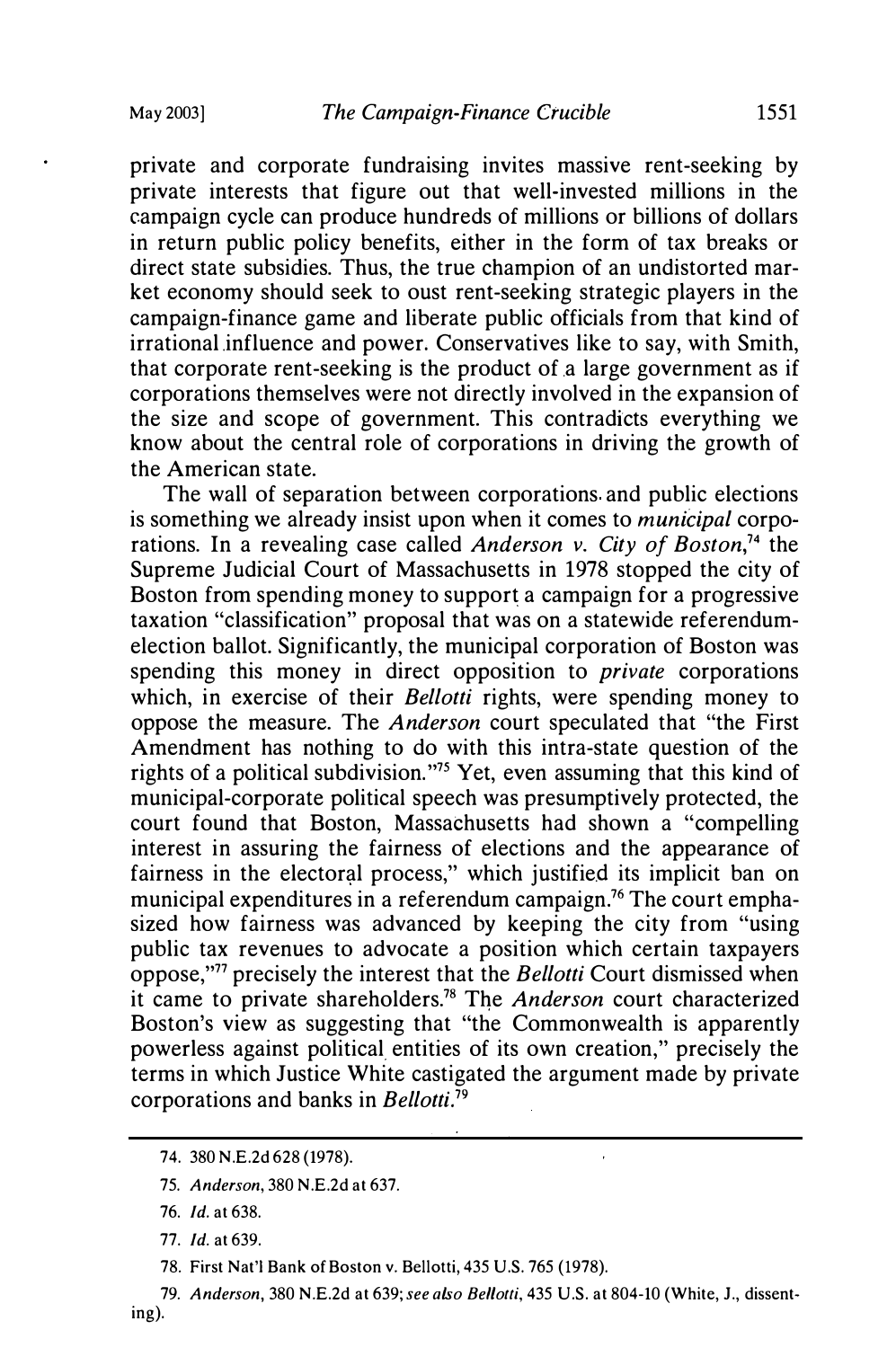The current state of the law leaves us with an indefensible asymmetry: private-corporate managers can spend to the heavens in pursuit of their political objectives while municipal corporations can spend nothing even if, as in the Anderson case, the elected representatives of the people on the city council overwhelmingly authorize and approve it. This imbalance swells the power of private corporations, leaving municipal corporations at their mercy. It probably makes sense to view municipal corporations as without free-speech rights since they are artificial entities that should effectuate the public will rather than try to shape it. On the other hand, in a statewide election, if private corporations are going to campaign for or against ballot issues and spend other people's money (almost always without their knowledge or consent) on such a campaign, then surely cities or towns with specific regional and political commitments should be able to make the parallel choice. In fact, the argument in support of municipal corporations is even more compelling, since democratic accountability is much stronger in localities and their participation is badly needed to counteract the political power of private corporations. But the cleanest solution would be for the Court to recognize that no corporation, public or private, has a constitutionally protected right to spend or contribute money in electoral politics.

To be sure, the BCRA's ban on union and individual soft-money contributions to political parties is probably unconstitutional. Unions are just democratically governed groups of citizens who put their own money into the union treasury for common political purposes. When they want to spend money to promote political party-building activities, political education or get-out-the-vote drives, they are not converting anyone else's money into their own political power nor are they exploiting a socially created capital-accumulation vehicle for illegitimate political purposes. The ubiquitous but intellectually lazy linkage of unions with corporations, both in law and in scholarship like Smith's (p. 28), reflects a cheap moral and political equivalency that has prevailed at least since the time of the Taft-Hartley Act.<sup>80</sup> Unions are membership organizations whose members associate for the purpose of exercising their First Amendment political rights. Corporations are ownership structures that do not have members but shareholders, employees, and Boards of Directors, all organized into a closely regulated legal hierarchy for economic purposes.

Smith's apparent lack of appreciation for the historical and social meaning of corporate power undermines the utility of his healthy

<sup>80.</sup> Labor Management Relations (Taft-Hartley) Act, Pub. L. No. 80-101, ch. 120, § 304, 61 Stat. 136 (1947), amended by 18 U.S.C. § 610 (1948) (repealed 1976). Current prohibitions on union contributions to political campaign electioneering are contained in the Bipartisan Campaign Reform Act of 2002, 2 U.S.C. § 441(b) (2003); see also p. 28 (discussing limitations on union political contributions in the Smith-Connally Act).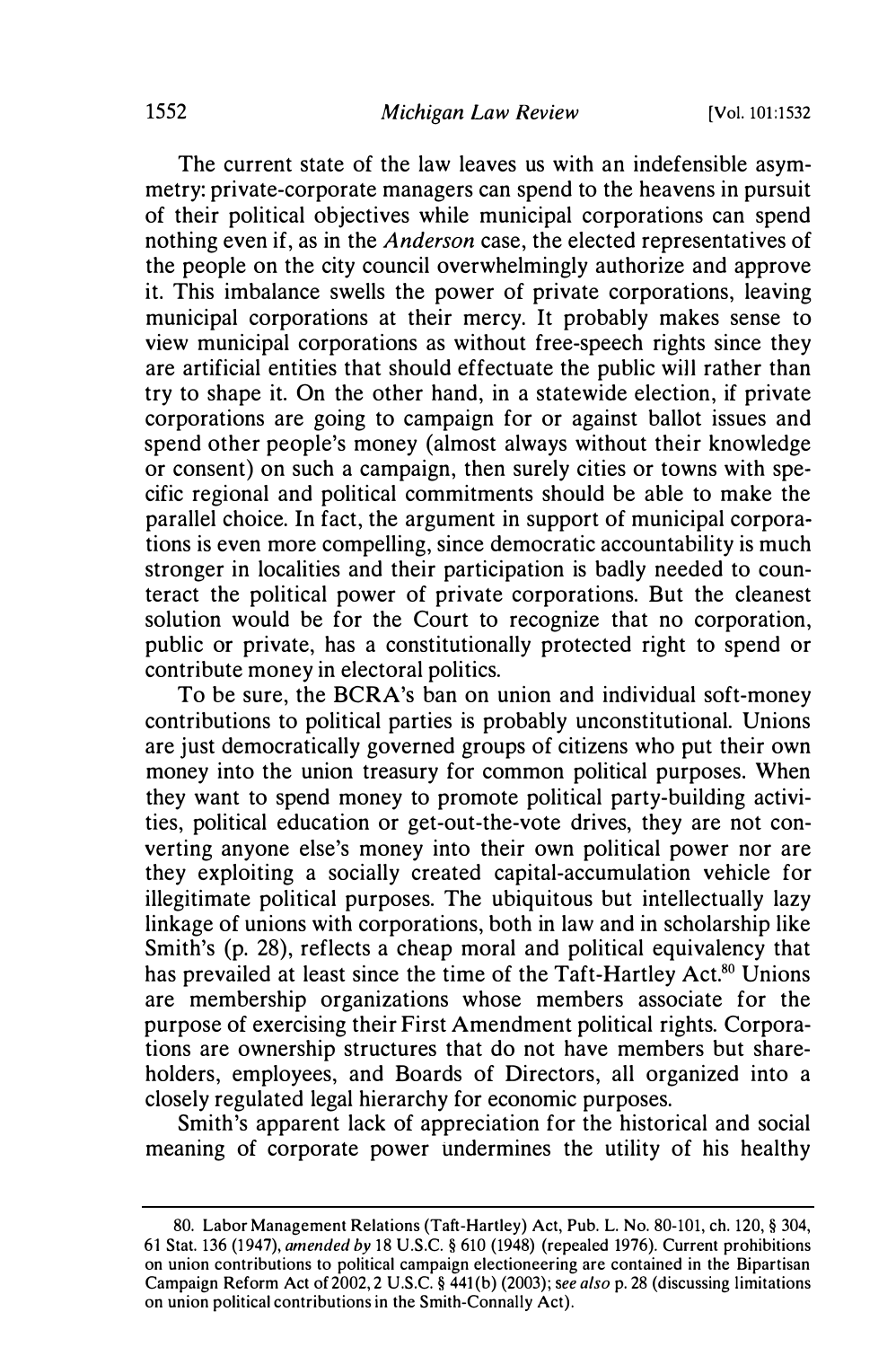libertarian instincts. If he at least wrestled conceptually with the corporation, he could return to assure us that corporations are indeed functional citizens protected by the First Amendment and deserving of all of the constitutional political rights that human citizens enjoy. On this view, the Tillman Act would have to be tossed out along with the BCRA. Corporations would then become the unquestioned masters of our politics and government, just as they are now the unquestioned masters of our economy. This would not be any democrat's utopian fantasy, but there would be a clean logic to it.

Alternatively, Smith might report back that political liberty belongs to persons, not to state-chartered vehicles of wealth accumulation, and that the substantial constitutional protection already extended to corporate political power has been a costly conceptual error that has serviced not political freedom but inequality and aristocratic privilege. At that point, we could have a serious discussion about how to secure the people maximum political liberty while taming the state's own ravenous creature, in Justice White's clarifying terms.<sup>81</sup>

Perhaps the best way to do that, given the high costs of media campaigning, would be to develop a public finance regime based on reclaiming the public airwaves (at least partially) during election season for the purpose of providing free air time to federal candidates. Right now candidates spend more than a billion dollars in a federal election year buying television- and radio-broadcast time on airwaves that "we, the people" actually own but stupidly give away to megacorporations, who charge us for the privilege of engaging in campaign discourse. But change here has proven terribly difficult because the broadcast industry is itself extremely powerful. It awards millions of dollars in campaign contributions to friendly legislators and intimidates politicians through its control over the media. Thus, one obvious  $cure for corporate domination of our politics — having the people$ reclaim our airwaves for political free speech  $-$  is being frustrated by the disease of corporate political power itself.

Yet, Smith sees nothing wrong with the way that our broadcast industry is organized other than the distant threat that political candidates will one day get to appear on the air without paying a large corporation for the privilege (p. 141). "The network has a right to operate its property," he insists, apparently perfectly oblivious to the political origins of this property (p. 141). "To paraphrase the Declaration of Independence, government is instituted to preserve such rights," Smith solemnly declares (p. 141). In fact, these corporate "rights" in the public airwaves only exist because the government created and currently regulates them. So why should we elevate these delegated property rights of the broadcast licensee over the political rights of the

<sup>81.</sup> See Bellotti, 435 U.S. at 809 (White, J., dissenting) ("The State need not permit its own creation to consume it.").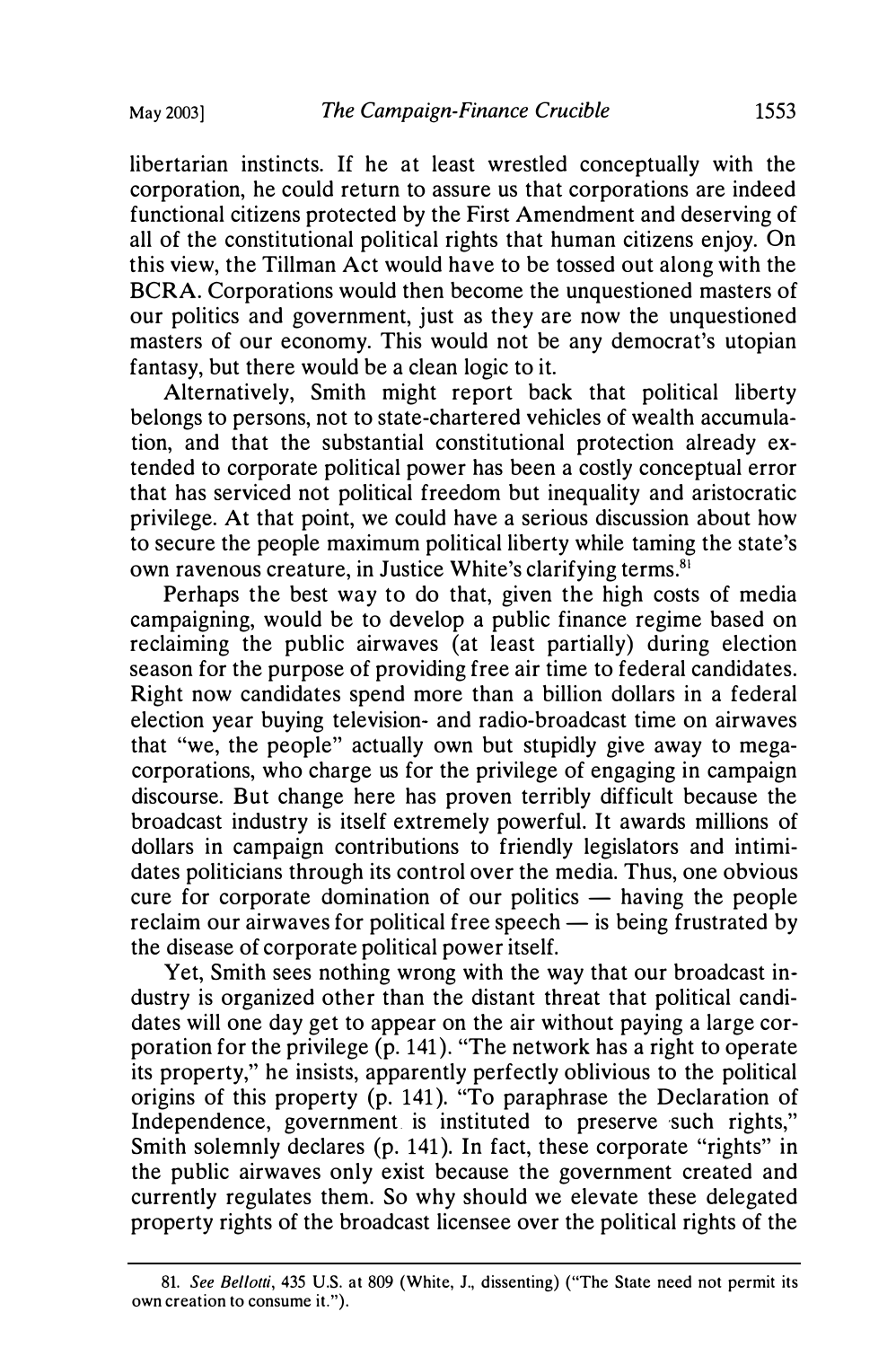candidates and voters to have a campaign process with televised free speech? In a political democracy, it is a matter of unfulfilled commonsense to pass legislation conditioning broadcast licenses on surrender of substantial time for debates and candidate appearances during the election season. Smith allows that, as "a philosophical matter, such a statute may be well and good." But, as "a constitutional matter, it is exactly what the First Amendment prohibits when free speech is at stake" (p. 142).

But surely the government is not prevented by the First Amendment from saving a certain number of airwave hours for political debate when it awards broadcast licenses. Yet, to justify precisely this paradoxical position, Smith invokes a series of judicial decisions upholding the exclusion of third party and independent candidates from candidate debates sponsored by public television networks (p. 142 n.13). No self-respecting champion of free speech should have any word of praise for judicial decisions upholding a government practice that taxes citizens of all views to promote exclusionary television debates between candidates representing two points of view. This selective and one-sided conscription of public support for particular political ideas cuts against our deepest understandings of democratic liberty. As Thomas Jefferson argued on behalf of his 1779 statute for religious freedom, "to compel a man to furnish contributions of money for the propagation of opinions which he disbelieves and abhors, is sinful and tyrannical."<sup>82</sup> Smith essentially invites us to believe that if a broadcast entity sponsors a debate between a Democratic and Republican congressional candidate and freezes out an Independent, our free-speech sympathies should lie not with the excluded candidate but with the broadcaster, who logically has the right to have the Independent arrested if he or she dares to show up. $83$  Some libertarianism, some democrat.

Smith also misplaces his libertarian instincts when trying to refute several arguments that I have made in the past about our state-

<sup>82.</sup> THOMAS JEFFERSON, JEFFERSON'S LITERARY COMMONPLACE BOOK 41 (Douglas L. Wilson ed., Princeton Univ. Press 1989) (1928).

<sup>83.</sup> In the leading case, Arkansas Education Television Commission v. Forbes, 523 U.S. 666 (1998), a state-run cable channel excluded an Independent candidate for Congress from a televised debate between his Democratic and Republican rivals. When Forbes showed up at the station, he was turned away and told the station would rather show reruns of St. Elsewhere than conduct the debate with him in it. This is now a fairly common scenario, and one that achieved national attention in 2000 when the Commission on Presidential Debates, a private corporation, called out Massachusetts State Troopers to threaten Green Party presidential candidate Ralph Nader with arrest for showing up at its first George Bush-Al Gore debate at the University of Massachusetts. See, e.g., Nader Tossed Off Grounds at Debate Site: Thousands Protest Variety of Issues (CNN television broadcast, Oct. 3, 2003) (reporting Nader's expulsion from the 2000 Presidential Debate in Boston, where state officers threatened him with arrest). For a complete analysis of the lawfulness of debate exclusion by both state and corporate actors, see Jamin B. Raskin, The Debate Gerrymander, 77 TEXAS L. REV. 1943 (1999).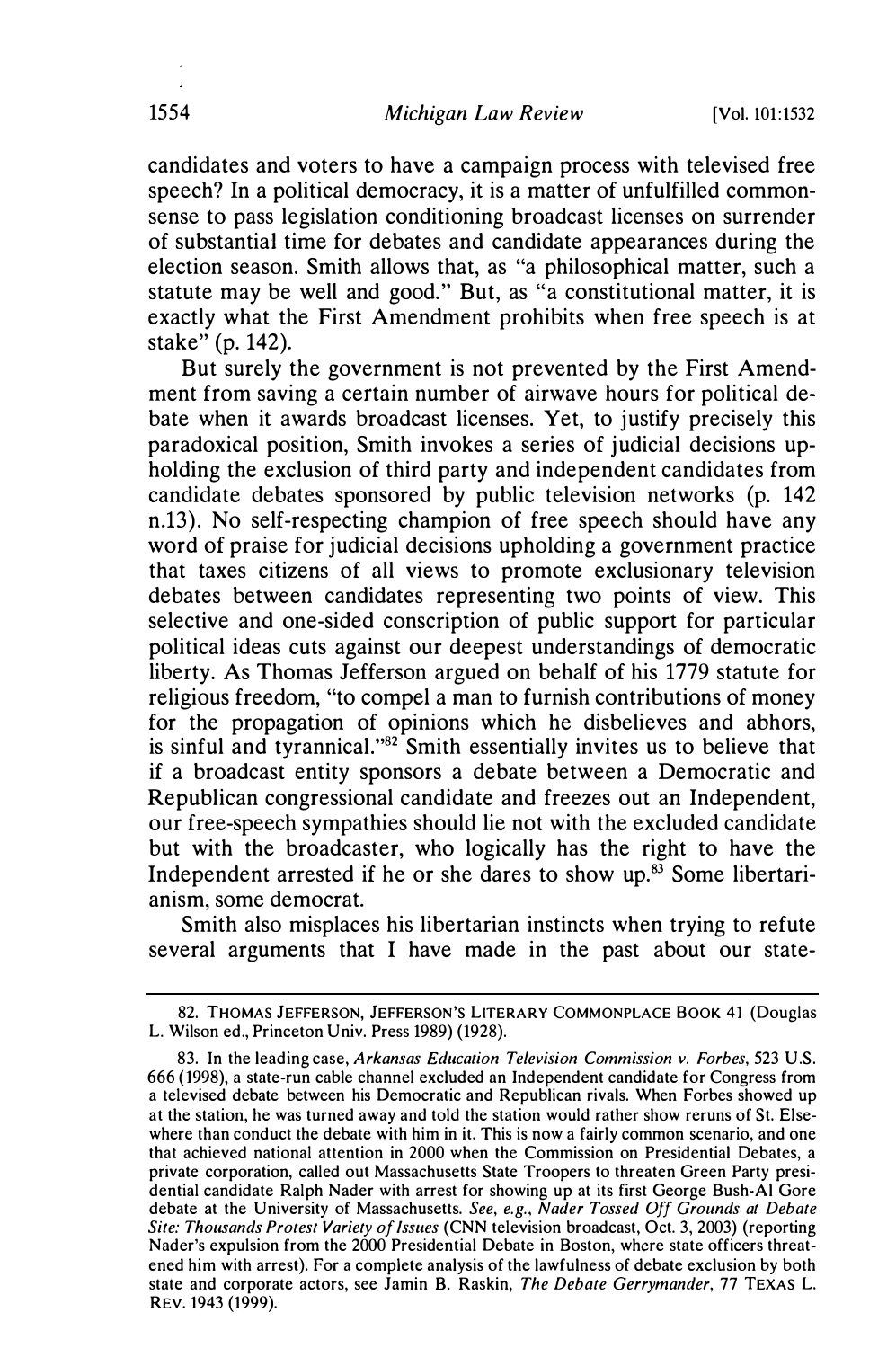engineered "wealth primary." In an article I wrote with John Bonifaz, we argued that Equal Protection compels the government, at a minimum, to provide subsidies to challengers equal to the most obviously political self-subsidies engineered by incumbent members of Congress, such as the franking privilege, which allows congressional members to use their official budget for mailings to their constituents, $84$  taxpayerfunded press secretaries, schedulers, and speechwriters.<sup>85</sup> Smith takes lengthy issue with the suggestion that these extensive governmentconferred subsidies and political advantages translate into state action. He argues: "Finding state action in the mere fact that some people are officeholders seems a dubious proposition, for it would place state action at the center of all aspects of public discourse" (p. 156). But, of course, there is state action at the center of public discourse when incumbent government leaders selectively substitute public resources for private campaign funds to reach the electorate on behalf of their own ambitions. As in *Terry v. Adams*,<sup>86</sup> we find in today's wealth primary "an infusion of conduct by officials, panoplied with state power ... [in an] effort to ... subvert what is formally the law,"87 which here is supposed to be a private competition for funds without state subsidies. Smith, further, dislikes the argument that proincumbent state action can be found in the enactment of special-interest legislation profiting particular donors, which in turn spurs further contributions to the same incumbents. "This theory raises more questions than it answers," Smith writes (p. 156), and this certainly is true. The argument forces us to recognize that we have a mature political and social system and the only sensible and just way to organize fair and open campaigns is through a public system.

In the final analysis, Smith leaves us with an effective diatribe against muddled reformers who think that there is something intrinsically progressive about capping any kind of political campaign giving and spending we can lay our hands on. But, having gone for this easy target, Smith does not ask himself the hard questions about the structural place of private corporations in American democracy or the lawfulness of official contrivances favoring incumbents, much less how we might rearrange things for greater public participation or a more effective exercise of political liberty by citizen�. His book reduces to an eloquent plea for doing nothing but opposing reform.

<sup>84.</sup> See U.S. House of Representatives, Franking Commission: What is the Frank?, at http://www.house.gov/cha/franking/what\_is\_the\_frank\_/body\_what\_is\_the\_frank\_.html (last visited May 30, 2002) (explaining the historical development of the franking privilege since its introduction to the American Continental Congress in 1775).

<sup>85.</sup> Jamin Raskin & John Bonifaz, Equal Protection and the Wealth Primary, 11 Y ALE L. & POL'Y REV. 273 (1993).

<sup>86. 345</sup> U.S. 461 (1953).

<sup>87.</sup> Terry, 345 U.S. at 473-74.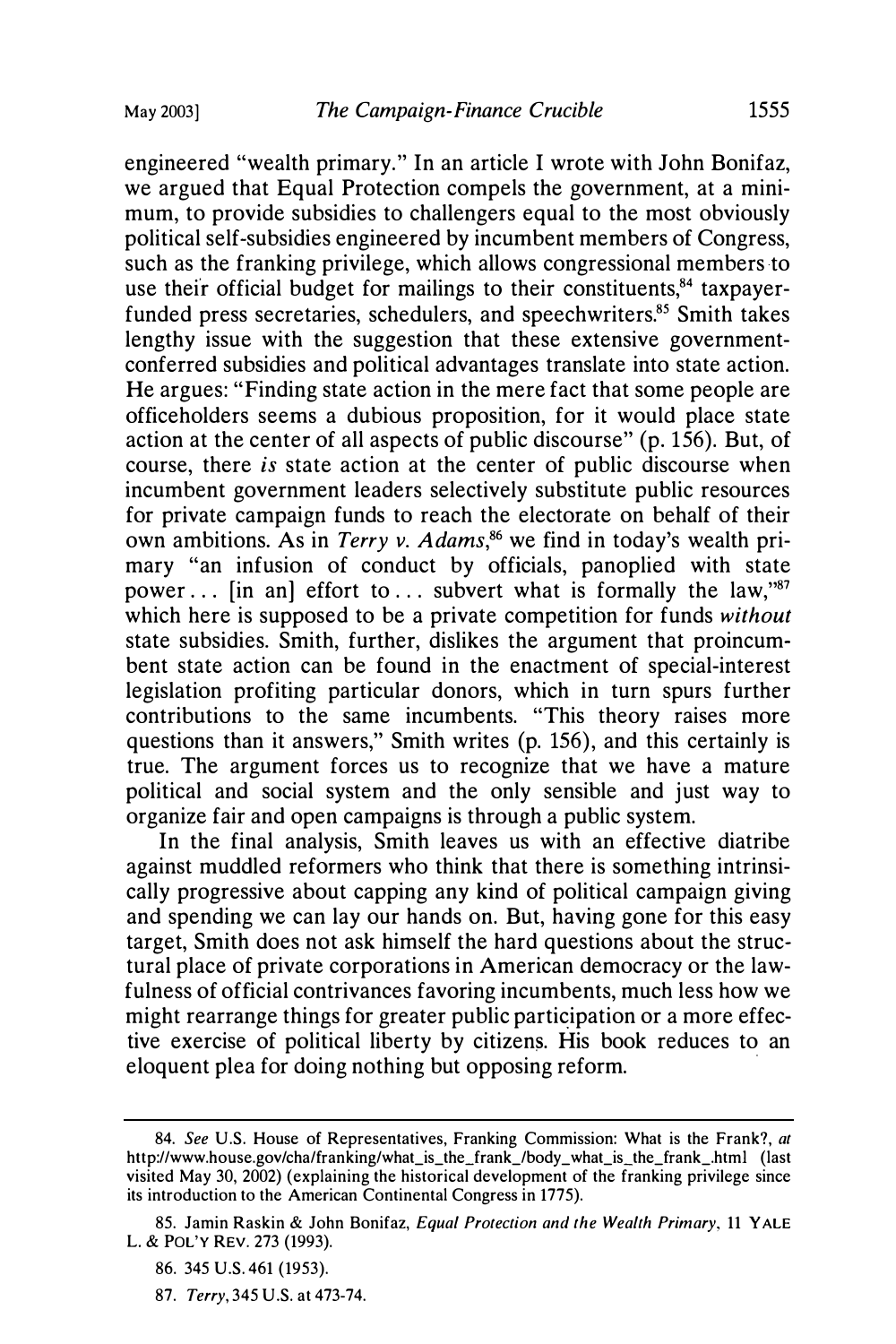In their intriguing and spirited little manifesto for a massive voucher solution to the agonies of campaign-finance reform, Bruce Ackerman and Ian Ayres provide us with what is, at the very least, a provocative thought experiment about how we might broaden the circle of political participation to overcome the plutocratic dynamics of the current regime. Their meticulously detailed multibillion dollar plan for "patriot dollars" is sweepingly ambitious, gimmicky in parts, and also sometimes infected with the same ideologically saturated prelegal-realist romance with "markets" that permeates Smith's work. But both the book's great virtues and its serious flaws point us in the direction of a real alternative to the depressing cycle of money domination and command-and-control regulation that infuses many recent reform dynamics. For the truly viable alternative today originates  $-$  what do you know?  $-$  not from conservative or liberal law professors but from voters in several states who have overcome the opposition of incumbent politicians to pass by initiative impressively effective "clean-money" voluntary public finance programs.

Yet, Ackerman and Ayres are not much interested in the cleanmoney movement that has triumphed in Arizona, Massachusetts, Maine, and Vermont.<sup>88</sup> In these states, legislative candidates who choose to participate can qualify for a set amount of public funding (usually pegged to the costs of victory in the last election) by first raising a certain threshold number of \$5 contributions. This system allows large numbers of people, without regard to their wealth or poverty, to participate in the seeding of campaigns; it allows candidates, once they have qualified for the public funding, to spend time on campaigning rather than simply fundraising by granting them equal state subsidies; and it reduces overall the power of big private money in politics and government. As dictated by Buckley, candidates who choose to run outside of the public system can continue to raise and spend private money (under different state contribution limits).<sup>89</sup>

To Ackerman and Ayres, the clean-money regime smacks of "a  $centralized$  process  $-$  replete with heavy-handed requirements that favor incumbents, entrench existing parties, and alienate citizens from funding decisions" (p. 3). This unsubstantiated characterization is deeply at odds with all of the early evidence we have about the fairly

<sup>88.</sup> See generally Representative Harold E. Ford, Jr. & Jason M. Levien, A New Horizon for Campaign Finance Reform, 37 HARV. J. ON LEGIS. 307 (2000) (highlighting the triumph of clean-money ballot initiatives in Maine, Massachusetts, and Arizona); Miles Rapoport & Jason Tarricone, Election Reform's Next Phase: A Broad Democracy Agenda and the Need for a Movement, 9 GEO. J. ON POVERTY L. & POL'Y 379, 398-401 (2002) (showing that successful clean-money initiatives in Arizona, Maine, Vermont, and Massachusetts are promising models for broad democratic reform of our nation's money politics).

<sup>89.</sup> See Buckley v. Valeo, 424 U.S. 1 (1976) (per curiam).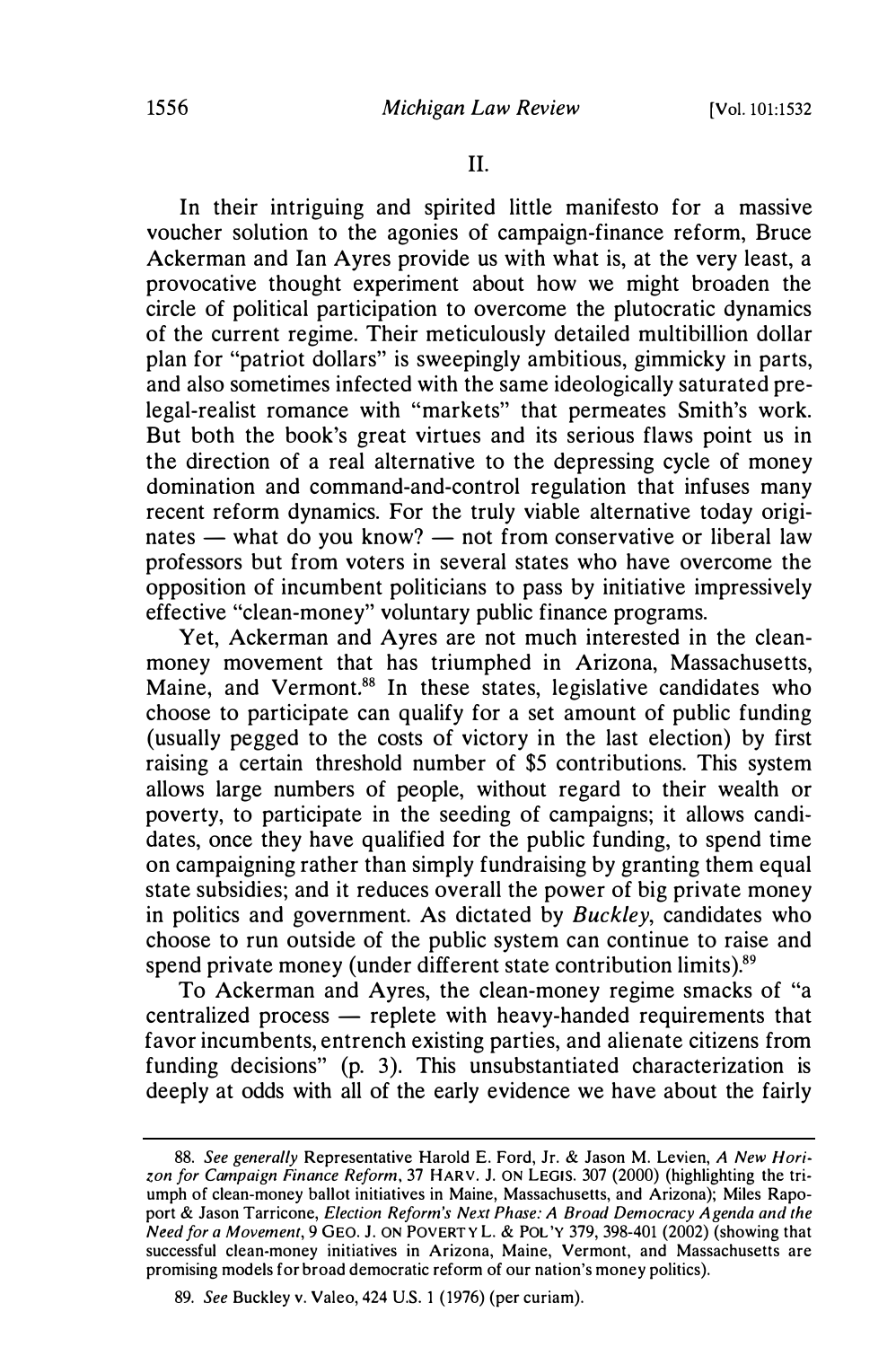remarkable success of the clean-money reforms, which have substantially increased the number of new and outsider candidates, precipitated the ouster of large numbers of incumbents, and generally increased the openness of the political process.90 These successes have come without the creation of any big, coercive bureaucracy, a driving fear of the authors. Indeed, the government effort implied by clean money pales next to their own vision of a renovated and expanded Federal Election Commission made up of five "retired federal judges" (p. 129) who name and oversee the heads of three new bureaucratic divisions assigned with fetchingly complex responsibilities (p. 132).

In any event, the state-based clean-money option is not the federal plan that the authors promote. Their plan certainly has its own great  $virtues$   $\longrightarrow$  simplicity, unfortunately, not being one of them. The authors (along with a third collaborator, Danton Berube) experiment with different numbers, provisions, and requirements along the way, so perhaps it is best to follow the model statute that they provide at the end of the book (pp. 181-85).

The central feature of their "\$5 billion plus program" (p. 42) is the introduction of "patriot dollars,'' a guaranteed \$50 subsidy that every American citizen will receive from the government in order to make federal campaign contributions either to candidates, political action committees, or political advocacy groups. Once a voter has registered for a "patriot card" by mail, Internet, at the voting booth, or at the voter registrar's office, he or she will receive on his or her card four "subaccounts," including \$10 for House elections, \$15 for senatorial elections; and \$25 for presidential elections. If, however, there is an incumbent president seeking reelection, the \$25 subaccount is divided between \$10 for the presidential primary and \$15 for the general election (p. 182). All Patriot contributions by citizens must be made "anonymously" to candidates or political organizations through a "Blind Trust" set up by the Federal Election Commission (p. 183).

With tens of millions of newly empowered donors, there would be a huge and salutary influx of new cash for political expression and millions of new participants in political campaigns, spreading out and opening up a fundraising system that has grown elitist and selfreferential. The authors estimate that, whereas "\$3 billion flowed into the campaign coffers of all aspirants for federal office" in the 2000 elections, "in contrast, \$5 billion or so would be coming into the campaign through the patriotic system" (p. 7).

Yet, the authors do not wish to use the tidal wave of new patriotic money to completely oust the system of elite-dominated private contributions that constitute our "wealth primary."91 On the contrary,

<sup>·90.</sup> See Public Campaign, Clean Money Campaign Reform, at http://www.publicam paign.org/clean\_main.html (last visited Jan. 24, 2003).

<sup>91.</sup> See Raskin & Bonifaz, supra note 85.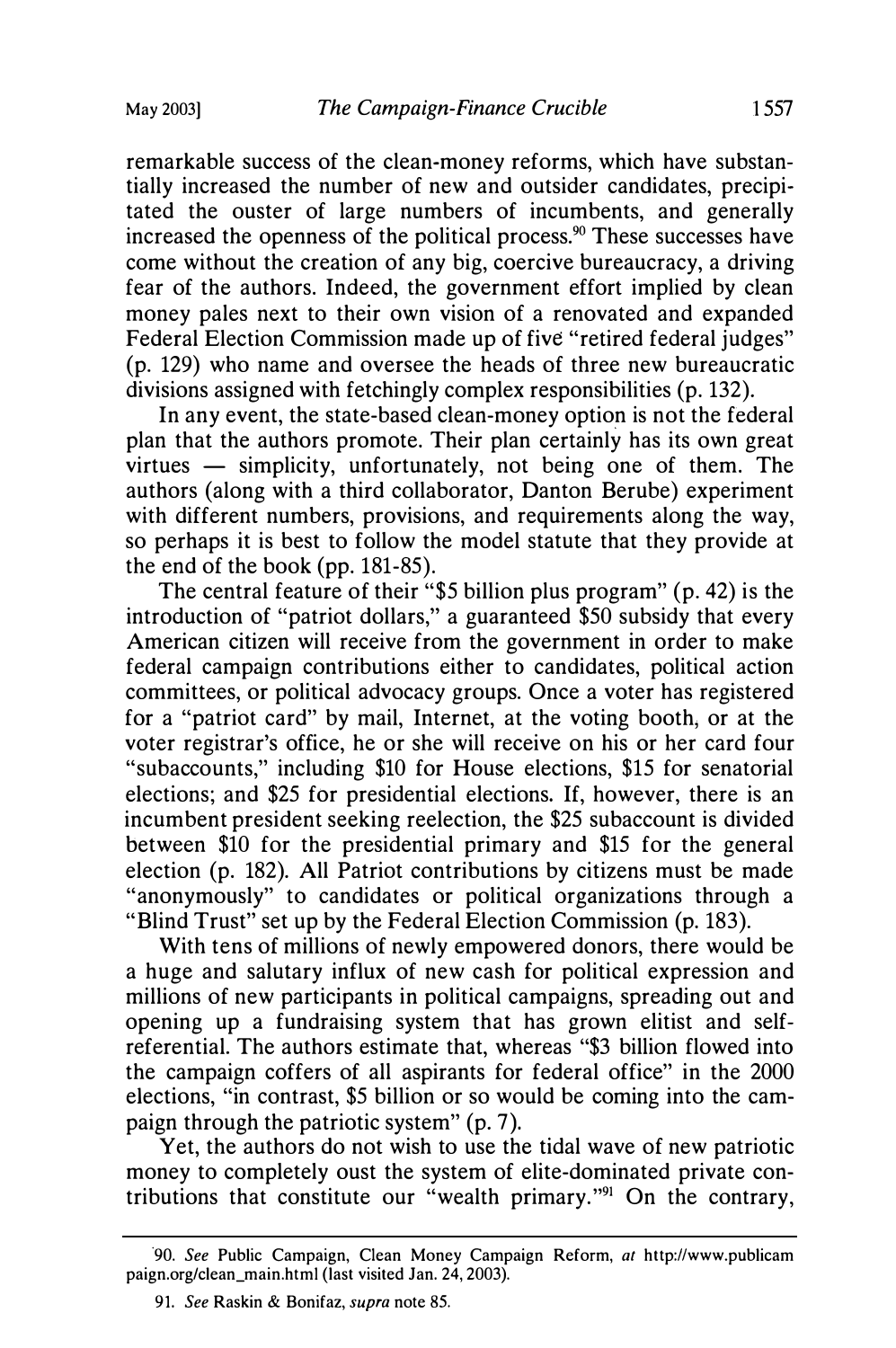they would not only continue the right to give money contributions to candidates but also would deliberately raise the hard-money private contribution limits from what they are today under McCain-Feingold, to what they cheerfully concede is "a stratospheric height that will be practically insignificant to all but the very richest Americans" (p. 48). They propose a \$100,000 limit for gifts to presidential candidates, \$100,000 for gifts to national political parties during presidential political cycles, \$15,000 for gifts to Senate candidates, and \$5,000 for gifts to House candidates  $(p. 184)$ . Furthermore, before patriot dollars even kick in, the authors would allow federal candidates to raise money for exploratory funds, including up to \$50,000 for House candidates, \$250,000 for Senate candidates, and \$1 million for presidential candidates. Individual donors would be allowed to contribute up to \$2,000, \$10,000, and \$20,000 to each of these kinds of funds.

Now, the authors are convinced that dramatic increases in private giving will not translate into more plutocracy. They keep this faith for several reasons. The first is the innovation of which they seem most proud: the "secret donation booth," which emphatically challenges the standard reform dogma that full contribution disclosure is critical to democracy (p. 25). Just as voters cast their ballots in secret, Ackerman and Ayres argue, voters-as-donors should make their contributions secretly to the FEC's Blind Trust, which will then deposit the contributions into designated registered candidate accounts according to various intricate camouflaging formulae.<sup>92</sup> As a matter of course, the Commission will keep secret the information of who gave how much to whom. But if "a contributor requests, the Blind Trust will publicly disclose the amount the contributor has given up to  $$200"$  (p. 183). But the records of large donations are not published  $-$  that is, until they are all made public ten years after the fact (an interval that perhaps shows a naive lack of faith in the longevity of grudges harbored by American politicians).

Furthermore, the authors have devised an intricate "secrecy algorithm," found in Appendix B (pp. 227-31), to disguise all contributions through manipulation of the timing and amounts of the FEC's release of donated money into the blind trusts. Even if a donor literally shows a candidate a cancelled check he wrote to the Blind Trust earmarked to the candidate's campaign for \$5,000, this too is to no avail, according to the authors. For they have cleverly provided

<sup>92.</sup> For example, if

the Blind Trust receives an unusually large amount of contributions from an unusually concentrated number of donors, it will report only a randomized amount of contributions (ranging from one standard deviation below to two standard deviations above the mean daily receipts) and will attribute excess amounts over a ten-day period.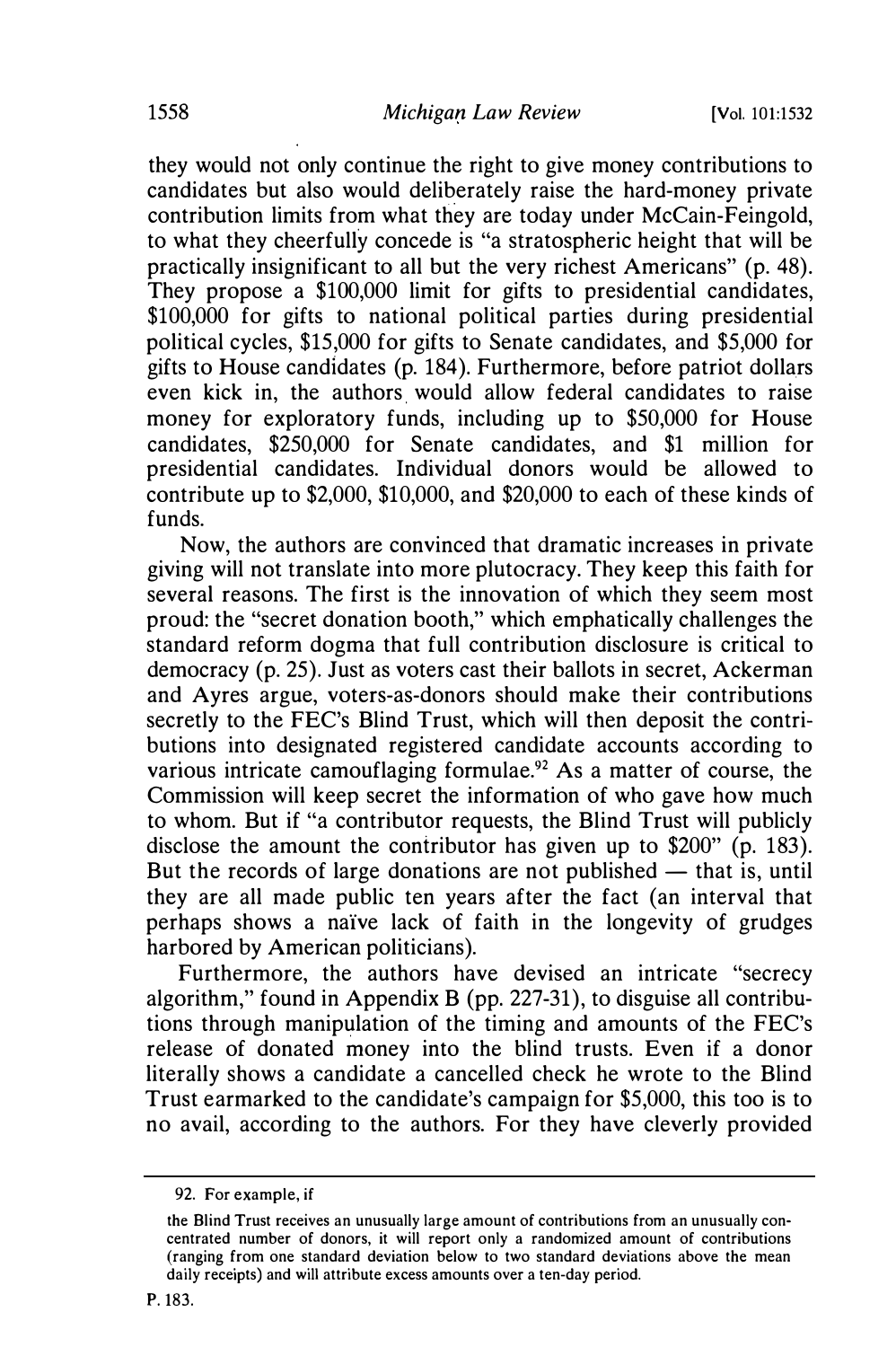that any contributor may rescind any contribution "within five days" of making it or may "instruct the Blind Trust in advance to send a refund check" even if the check is cashed (p. 183). Since sneaky fauxdonors will trick politicians, there will be "a regime of cheap talk" (p. 28) and no candidate can ever be absolutely sure that any person actually made a contribution over \$200.

What are we to make of this delightful proposal? Its virtues are plain. Patriot dollars will "invite millions to take a small but active role throughout the election campaign" (p. 15). Patriot donors "will be giving renewed social meaning to their self-understanding as free and equal citizens, engaging in democratic deliberation" (p. 15). This "citizenship effect" will engender an "agenda effect" as "candidates and political organizations will soon learn that they need not rely on the small elite of private-money donors but can finance themselves through broad-based appeals to the patriotic citizenry" (p. 15). It could actually make possible the development of new political formations, networks, and perhaps even parties.

Furthermore, through various complex-trigger mechanisms, the plan guarantees that patriot dollars will always represent two-thirds of total campaign giving, even with the proposed lifting of limits on private giving, so that the impact of private contributions is contained (p. 51 ). Since private wealth in politics has recently dominated the public agenda and national budgetary priorities, reducing private fundraising to a minority portion of total campaign funds can begin to emancipate the public to choose new policy directions.

But, as with Smith, there are significant unstated assumptions in the argument, and vexing unanswered questions. To begin with, it is not at all clear that the seemingly inspired secret "donation booth" addresses the real problem of corruption in the political process: The authors proceed on the premise that corruption follows mainly from politicians receiving large gifts from individual donors and knowing the identity of these donors. The painfully elaborate time-releasecamouflage mechanism in their "donation booth" scheme is designed to sow doubt and confusion as to whether someone is really giving cash to a candidate. But their assumption is that most contributions come from arms-length relationships among strategic political investors. This is problematic, for many campaign investors are deeply and organically rooted as political allies, fundraisers, compatriots, and friends of the politicians they support. Thus, while there may be a sly trickster here and there who fools a politician into thinking he gave when he really did not, the vast majority of big donors will caucus with politicians, party with them, and strategize together for victory. They · have no interest in tricking their endorsed politicians by secretly withholding their money since they want to see them win. Most donors share thick ideological, class, and professional connections to the poli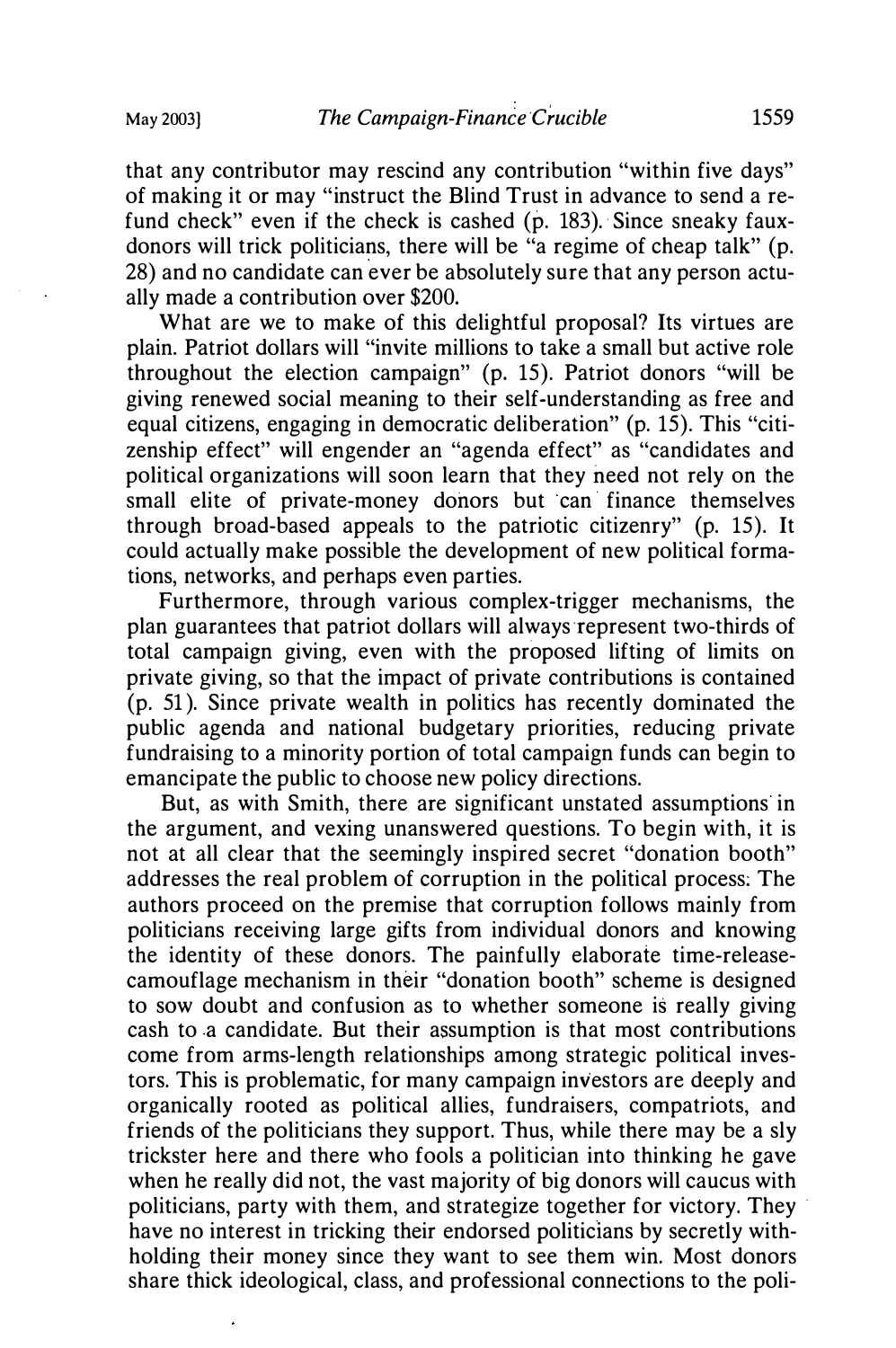tician. The contribution is not a kind of contract between them but the expression of a common world view and political project.

Thus, real corruption does not come from individual candidates knowing for certain who gave them money, but rather from organized money  $\overline{-}$  a chief source of social inequality  $\overline{-}$  operating outside of its proper sphere of market influence to dominate political life and distribute the opportunities of candidates and citizens to speak, persuade, and debate. The Supreme Court came much closer to understanding this sense of corruption in Austin v. Michigan Chamber of Commerce when it defined corruption not as quid pro quo arrangements but as "the corrosive and distorting effects of immense aggregations of wealth that are accumulated with the help of the corporate form" and are spent on influencing political outcomes but that reflect the will of rich corporations, rather than the public's political ideas and choices.<sup>93</sup>

Thus, it is necessary to ask why the authors do not simply get rid of the private donation booth and completely socialize opportunities for candidacy with their Patriot plan. If we are going to spend \$5 billion of public money on the exceedingly complex patriot dollar system  $$ already quadrupling or quintupling the amount of money in the fed $eral$  campaign process  $-$  why not strike a complete blow for democratic equality and abolish private campaign contributions? After all, the authors recognize that, in recent federal elections, one-tenth of one percent of the public gave one-half of the total campaign money raised (p. 31), and the vast majority of Americans give no private contributions at all. Does it not complete the democratic logic of equal public funding to give everyone, as much as possible, an equal money stake in politically funded campaigns in the same way we all have an equal vote? Why not structure the patriot system in such a way that candidates must either choose to go patriot or go private but have no intermediate option for a "mixed system"?  $(p, 33)$ . Candidates and voters would be invited to identify with either public values and resources or private values and resources, a choice that would take on different meanings at different points in time.

The authors are not immune to the logical force of the "abolitionist argument," but seem to reject it, albeit reluctantly, for a hodgepodge of reasons. The first is the "realist caution" that, even "if the abolitionist proposal were adopted, there would be many other ways for the rich to project their influence" (p. 32). Of course, on this familiar, depressing theory, we should abandon the whole enterprise of campaign reform, as indeed Professor Smith urges us to do. Regardless of what we do, the rich will control their own newspapers, their own television stations, and various other bullhorns, so why not let them keep their own politicians and privately bankrolled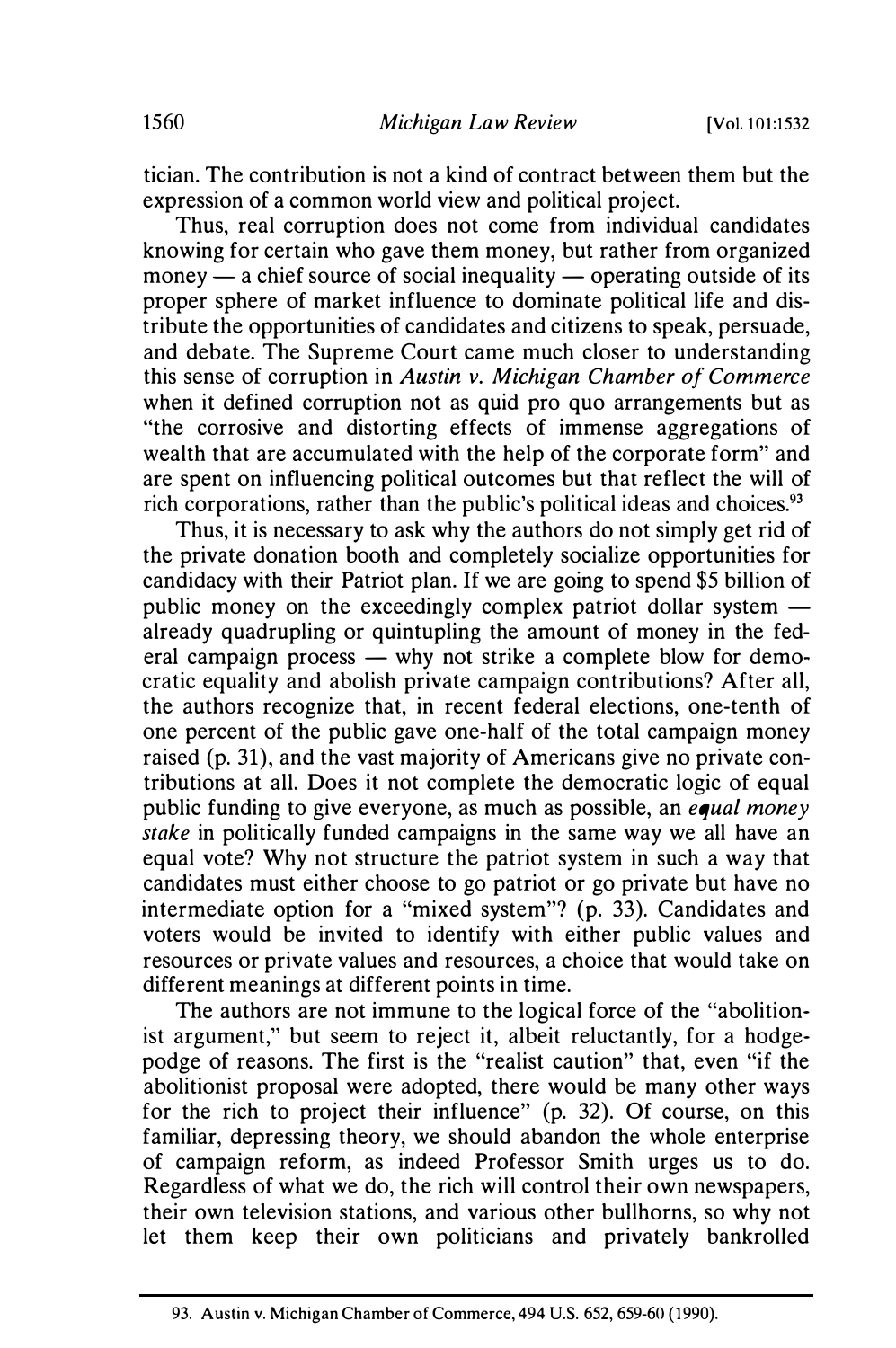campaigns as well? Indeed, on this reasoning, it is not entirely clear why we should maintain laws against political bribery. After all, there will always be many other ways for the "rich to project their influence," so why not let them buy the will of politicians directly, which also has the virtue of being supremely efficient?

But surely the point of democratic progress against the tyranny of wealth is to radically separate what is properly a market commodity from what is not. The opportunities to run for office, to communicate as a candidate, or to influence legislation should not be market commodities bought and sold according to the whims and vicissitudes of those with financial capital. We can surely embrace a "mixed system" with respect to generalized background political discussion (what is now called "issue speech") such that we can have both publicly subsidized speech, like public-cable-television networks, as well as privately controlled speech, like newspapers. But the opportunity for the wealthy to own their own newspapers or television stations hardly justifies allowing them the further opportunity to project financial power into the public sphere of campaign speech. Let them allocate their \$50 like everyone else. If it's good enough for the poor, it's good enough for the rich.

But Ackerman and Ayres argue, much like the campaign-finance romantic Bradley Smith, that making campaign contributions is "one of many ways Americans show that they care about the fate of the country, and thereby encourage others to engage in the enterprise of active citizenship" (p. 34). Here, private giving is not seen as a threat to democratic values but as the very embodiment of them. "Flatly prohibiting private campaign contributions would be a real loss to the  $c$  civic culture  $-$  especially when we consider how the social meaning of small gifts will change within the new regime of campaign finance" (p. 34). That is, some patriot donors will get so invested in the success of their favorite candidates that they will decide to throw personal dollars after patriot dollars. This should be seen as virtuous, not corrupting. More importantly, in the early stages of the campaign, when most citizens are not focused enough to donate their patriot dollars, the private "donation booth is a means for more active citizens to put their money where their mouth is" (p. 36) and launch candidacies with big money contributions. This function is especially important, say the authors, to enable minor parties and their candidates to get off the ground (pp. 36-37).

Many of these arguments indeed sound an echo of Professor Smith's elegiac defense of private giving. Smith, for example, praises campaign fundraising as the most open and democratic form of political participation for ordinary, busy people.<sup>94</sup> Yet, there are some hard

<sup>94.</sup> P. 82 ("For most Americans, the best way to convert their talents to influence is through cash contributions.").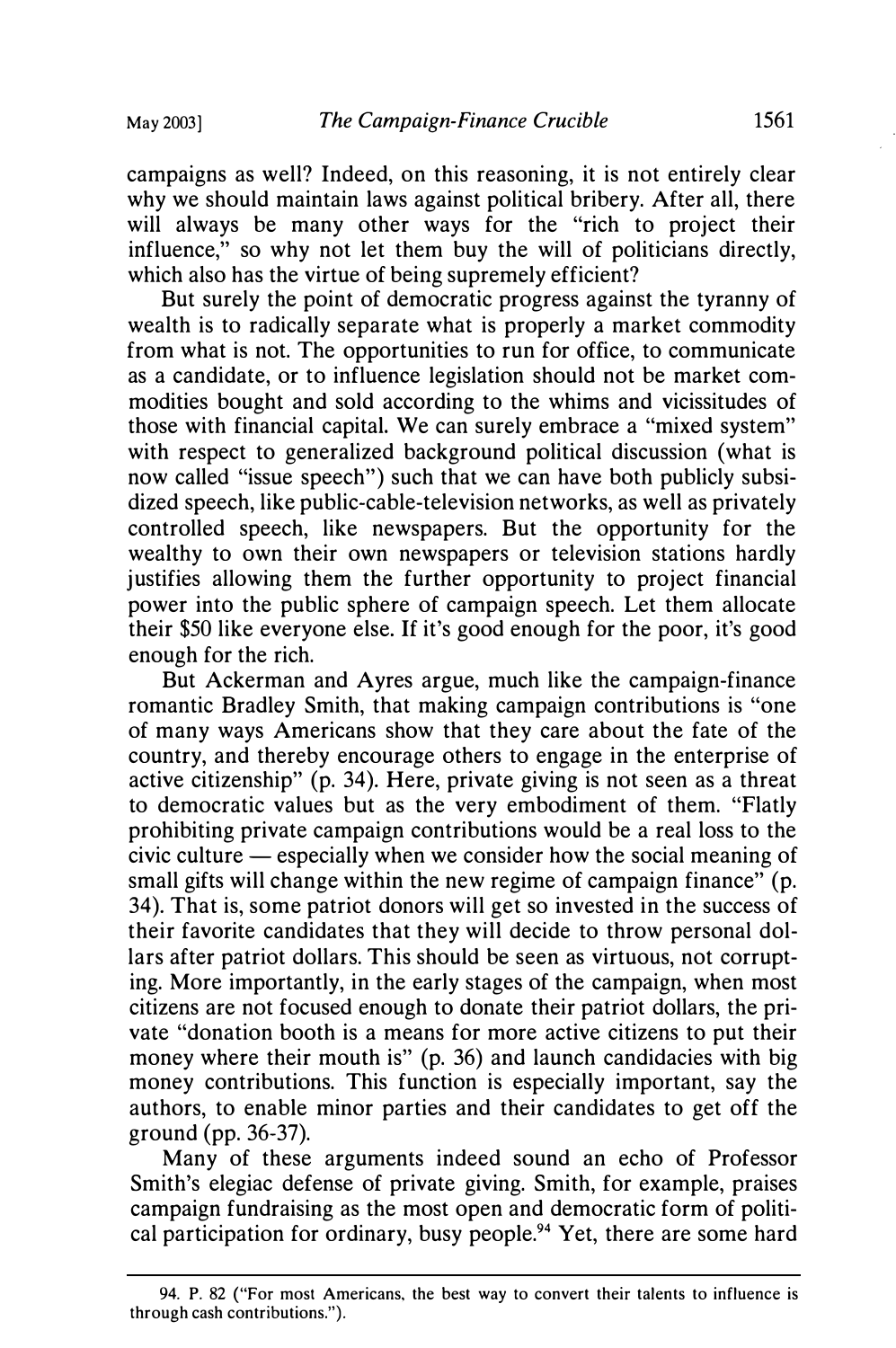questions we need to ask Ackerman and Ayres. If everyone has fifty patriot dollars to spend, why doesn't the use of this (public) private money already sufficiently show that these voters "care about the fate of their country" and "thereby encourage others to engage in the enterprise of active citizenship"? Is everything public to be automatically denigrated, even patriot dollars? Would it really represent a loss to the civic culture to ask candidates to choose between the patriot system and the wealth primary?

The argument that early private money will be crucial to propel candidacies suggests not a virtue but a problem with the design of the patriot plan. Recall that the authors would allow federal candidates to raise large private-money contributions for exploratory funds, including up to \$50,000 for House candidates, \$250,000 for Senate candidates, and \$1 million for presidential candidates. Individual donors would be allowed to contribute up to \$2,000, \$10,000, and \$20,000 to each of these kinds of funds. This regime allows candidates to raise private-money contributions to spend on soliciting patriot contributions. But this pattern reincarnates the problem the plan is trying to address. For candidates will raise big private contributions to invest in media to tell voters to send in their patriot  $-$  and private  $-$  dollars to their campaigns. There will thus be a private-money chase to spend on a patriot and private-dollar chase, making the campaign a kind of relay race for money. And the distribution of patriot dollars will come to mimic and echo, rather than replace, the distribution of private dollars. The idea that this will benefit minor political parties and candidates is unsubstantiated by the authors and seems farfetched given the way private fundraising clearly benefits incumbents and their parties today.

Indeed, we can go further at this point and ask the more fundamental question: Granted that the Patriot plan usefully gets more people involved in the campaign-giving process and would mark a major improvement over the status quo, why should the capacity of candidates to reach the electorate with their campaign message depend on their ability to raise money from the electorate in the first place, whether it is from patriot contributions or checkbooks? Consider a U.S. House race in which the incumbent "major party" candidate raises \$1 million (two-thirds in patriot donations and onethird in private donations), the other "major party" challenger raises \$500,000 (in the same ratio), and a "minor party" challenger raises \$100,000 (in the same ratio). Now, assume that the amount of money raised will roughly translate into the candidates' capacity to purchase and engage in political communication (which is, in essence, the whole premise of the ruling in Buckley v. Valeo that expenditure caps are unlawful "quantity restrictions" on political speech).<sup>95</sup> The incumbent

<sup>95.</sup> See Buckley v. Valeo, 424 U.S. 1 (1976) (per curiam).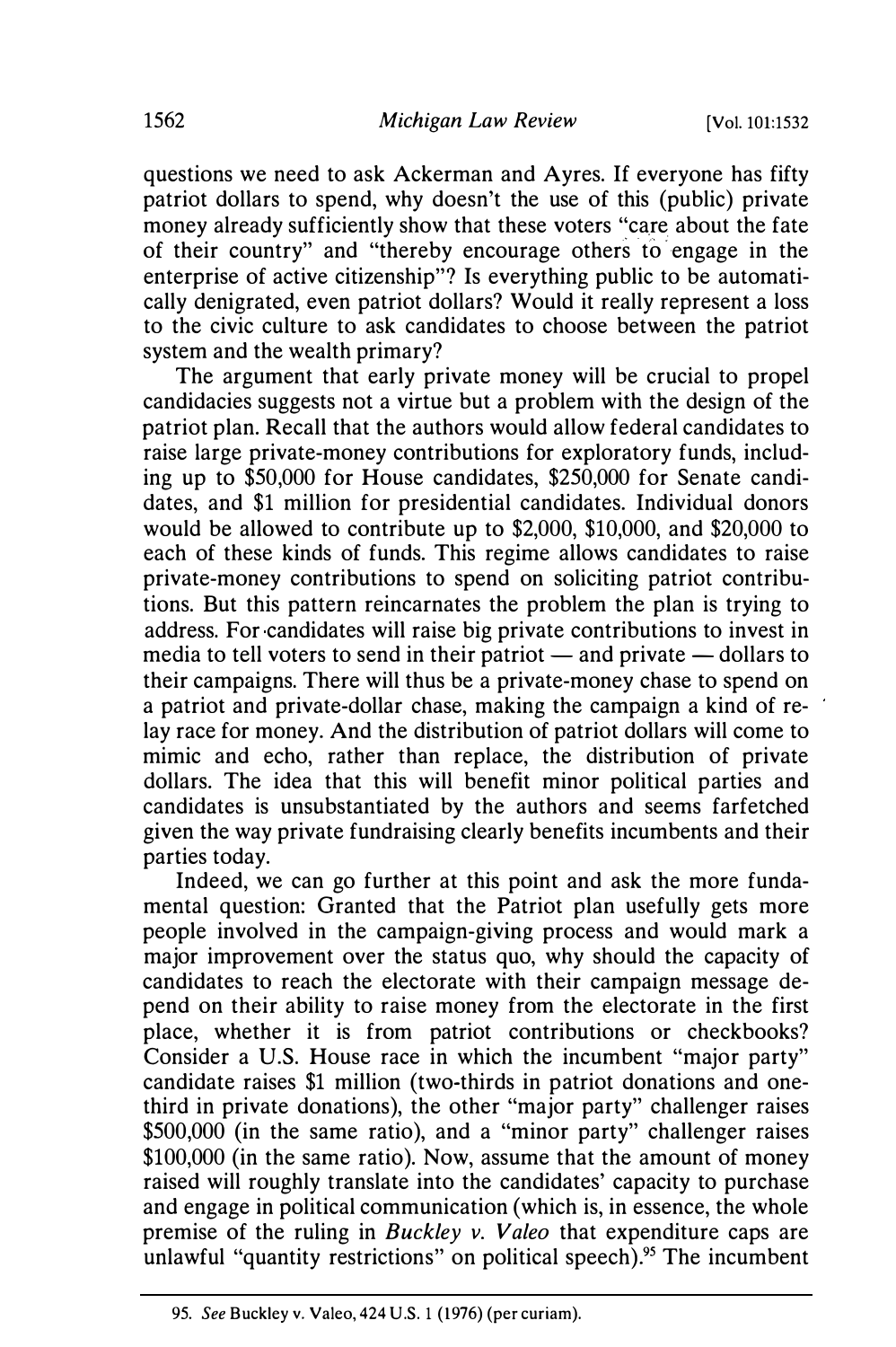will have double the exposure and opportunity to communicate as his or her major-party challenger and five times that of his or her minorparty challenger.

But why? To be sure, we have structured the mass-media market in a way that shampoomakers will obtain differential access to the public mind, but should the same market approach govern candidates for the same public office from different political parties? Surely a different norm should operate here: democratic equality. At its foundation, modern democracy insists upon the hard-won principle of oneperson, one-vote. In the setting of legislative floor debates over particular issues, it calls for one party-one equal bloc of time, with floor leaders divvying up the minutes among the members waiting their turn to speak. In Supreme Court oral arguments, contending sides in a battle get precisely the same amount of time to plead their case regardless of their wealth or the popularity of their cause.

When it comes to the mass media that operate on the people's airwaves and the people's minds, surely the principle of democratic equality also calls for debates and forums in which candidates receive equal floor time regardless of how much money they have or have raised or which political party they represent. It similarly calls for the award of equal free television time to candidates to make their pitch. It is these standards, so familiar to the rest of the democratic world, that we lose sight of when we simply continue and accelerate the money chase with an otherwise attractive universal subsidy. It would obviously be much cheaper for us as a society to save the money on the expensive Patriot plan and simply force the television networks to give us some of our time back so we can award it equally among the candidates.

This approach would have a truly catalytic effect on third parties and Independents. Outsider candidates cannot presently compete with the money-drenched insider parties and are routinely closed out of both public and private debates that favor the exclusionary "two party system" whose candidates wear their major-party tags like a "title of nobility."96 But this public airtime approach puts our (weak) commitment to multi-party democracy to the test. The self-perpetuating "two party system" presupposes that "major party" candidates should never have to debate candidates of lesser parties, who are presumed to be frivolous, nonviable, or even crazy.

Yet, we have seen how outsider candidates, once allowed to debate, can change the dynamics of a race  $-$  and win. In 1998, Jesse

<sup>96.</sup> My allusion, of course, is to the constitutional prohibition against congressional members awarding "titles of nobility" to themselves. See U.S. CONST. art. I, § 9, cl. 8. For a detailed examination of the problem of "debate gerrymandering" and the entrenchment of the extra-constitutional "two party system," see Jamin B. Raskin, The Debate Gerrymander, 77 TEXAS L. REV. 1943 (1999).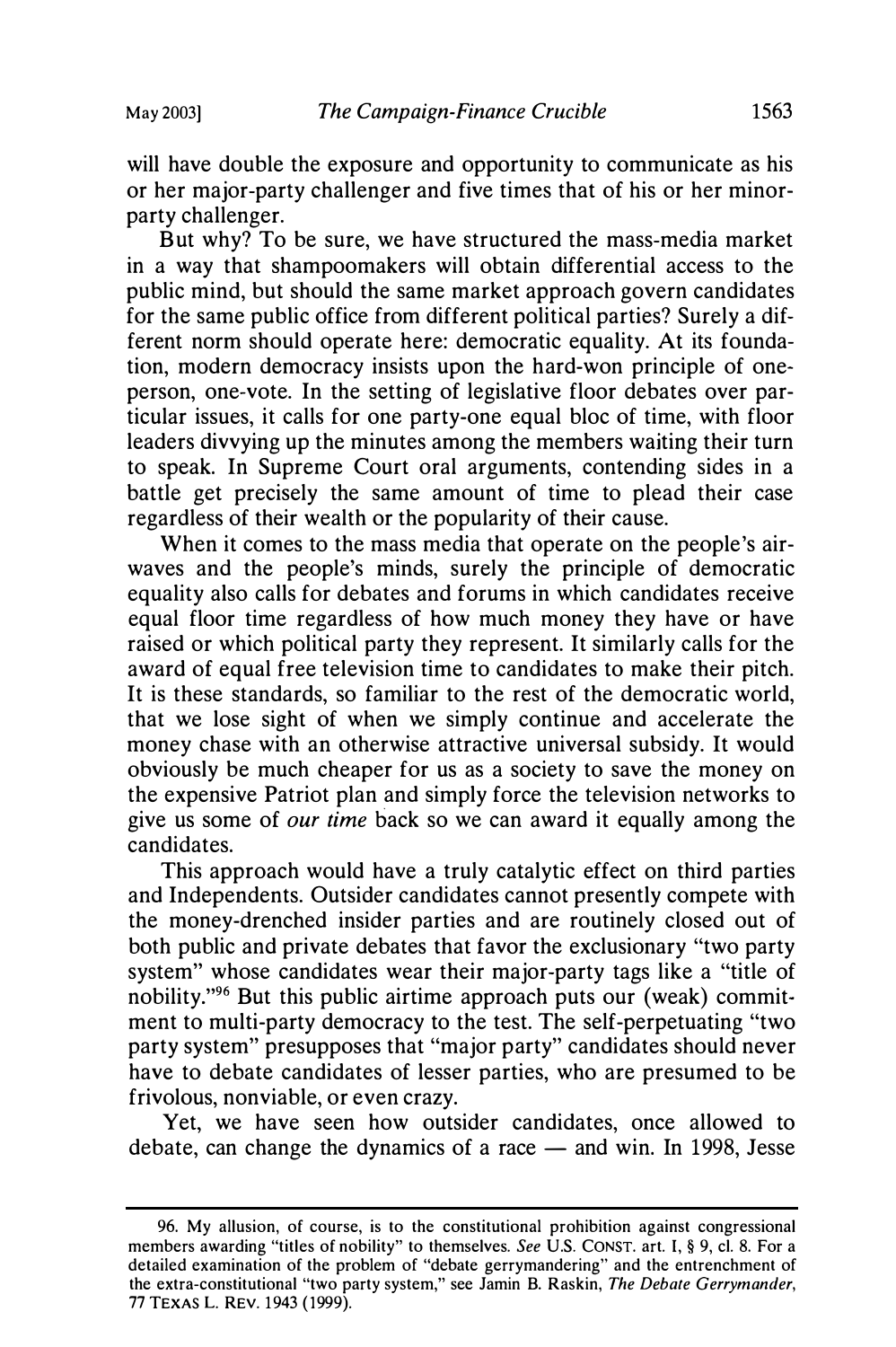Ventura stunned the Minnesota establishment by winning the state's governorship after a maverick run in which he was allowed to participate in ten candidate debates with his Democratic and Republican opponents. Ross Perot captured an astonishing 19% of the popular vote in the 1992 presidential election after he was allowed to debate President George Bush and then-governor Bill Clinton. Congressman Bernie Sanders won election to the House of Representatives from Vermont in 1990 as an Independent after being trounced in four earlier statewide races. The exclusion of "minor party" candidates from debates is an article of faith for the self-entrenching "two party system" not because they are frivolous and destined to lose, but because they are serious and might win.

In sum, Ackerman and Ayres err in assuming that a candidate's current ability to raise money  $-$  even in a broad egalitarian pool  $$ should determine his or her opportunity to speak to the public. This is a right, along with the right to debate one's opponents, that should be foundational. Now, certainly candidates should have the opportunity to pair off and square off with just one other candidate. "Major party" candidates could merge their individual time allotments to hold an exclusive "major party candidate" debate, a right that clearly seems implied by Supreme Court decisions like  $Hurley^{97}$  and  $Dale^{98}$  But surely we should condition a candidate's general right to participate in a public finance regime on his or her acceptance of at least one debate challenge with all qualified candidates appearing together. Can democracy require any less than at least one formal public debate?

Like Smith, Ackerman and Ayres join conservative criticism of McCain-Feingold's ban on electioneering communications. "We reject this effort to expand the regulatory net," they declare (p. 54). But it is a mistake, as we have seen, to conflate corporations and unions and assume that they should have the same political free-speech rights. If we follow conservative Justices like Rehnquist and White, we can understand the corporation to be a legally created social vehicle for wealth accumulation without constitutionally rooted political rights. A union, on the other hand, is a membership organization whose money comes from the members' political commitments. Interference with its right to mention officeholders within a certain period of elections does indeed seem, as McCain-Feingold's critics tell us, to be a direct assault

<sup>97.</sup> Hurley v. Irish-American Gay, Lesbian & Bisexual Group, Inc., 515 U.S. 557 (1995) (holding that a public accommodations law requiring private citizens who organized a parade to include among the marchers a group whose message the organizers did not wish to convey violated the organizers' First Amendment rights); see also Boy Scouts of Am. v. Dale, 530 U.S. 640 (2000). Both cases stand for the proposition that private persons may choose the participants of the forum in which they convey their message.

<sup>98.</sup> Dale, 530 U.S. 640 (holding that a public-accommodations law prohibiting the Boy Scouts' selective admissions policies violated the organization's First Amendment right of expressive association).